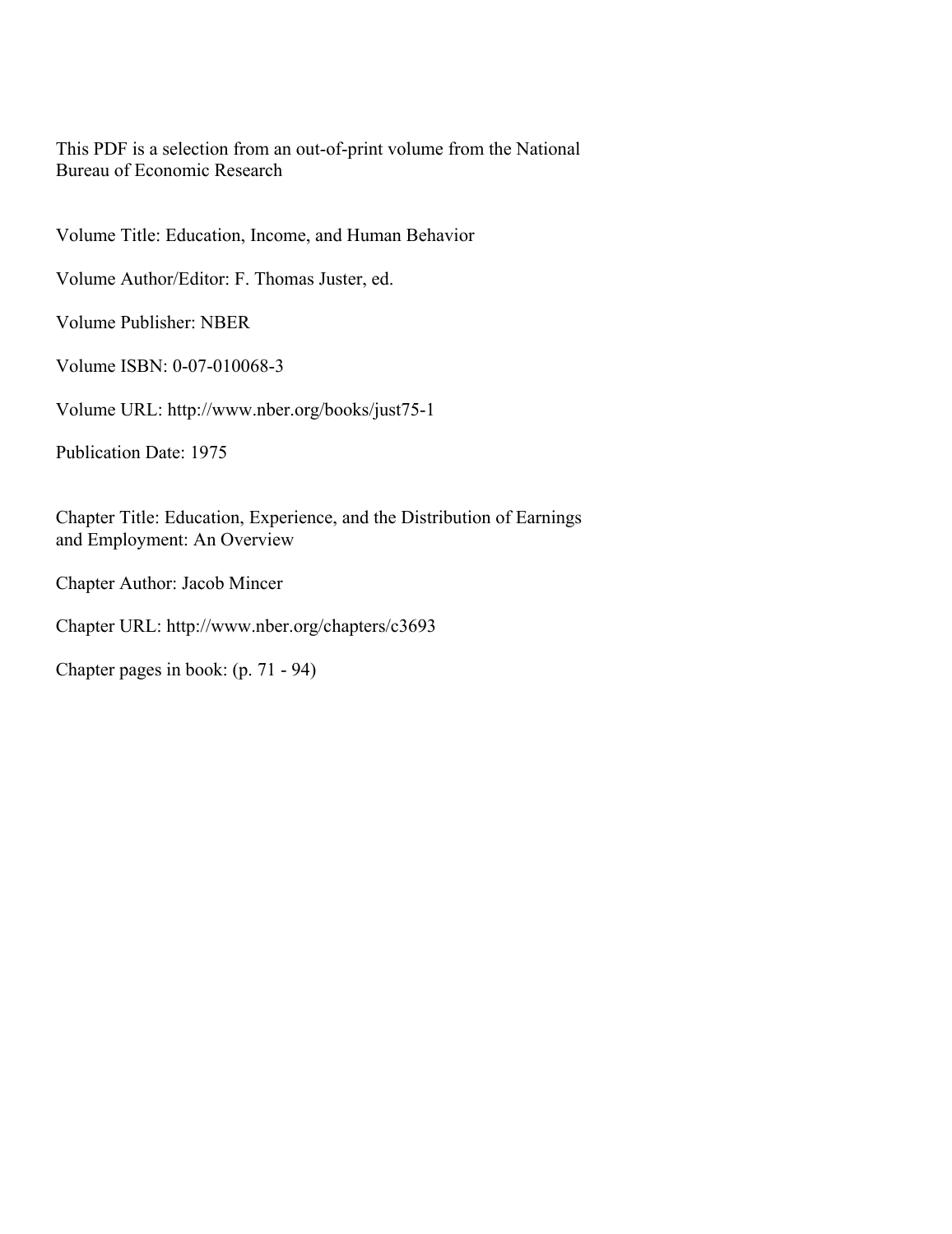## 3. *Education, Experience,* and the  $Distribution$  of Earnings and Employment:  $An$  Overview

by *Hacob* Mincer

INTRODUCTION This chapter examines the effects of education on particular dimensions of the income derived from labor force (market) activity, where education is viewed as an investment in the stock of human skills or the formation of human "capital." Education can affect earnings rates or earnings per unit period of time worked; it can affect labor force participation, especially at different stages of the life cycle; and it can affect the amounts of time worked as reflected by the frequency and duration of unemployment and part-time employment.

> The first part of the chapter is a summary of recently completed research' on the relation between the distribution of earnings and the distribution of investments in human capital, including both time and resources used to obtain formal schooling and postschool training on the job. The empirical analysis deals with annual earnings of males, classified by education and age.

> In the second part of the chapter, the effects of human capital investment on the distribution of employment are examined. These effects are of some importance for the analysis of annual earnings, since the latter are affected not only by rates of pay per unit of time but also by the amount of time (hours and weeks) worked. The employment effects are viewed as consequences of demand and supply factors, which create individual and group differences in labor force participation and in unemployment.

> The third part of the chapter discusses the effects of secular trends in education on the structure and inequality of both individual and family income. The educational trends also contribute to changes in the composition of the labor force that influence the distribution of family income. In general, the first part of the chap-

<sup>&#</sup>x27;Parts of this chapter draw heavily on the summary chapter of my forthcoming NBER monograph.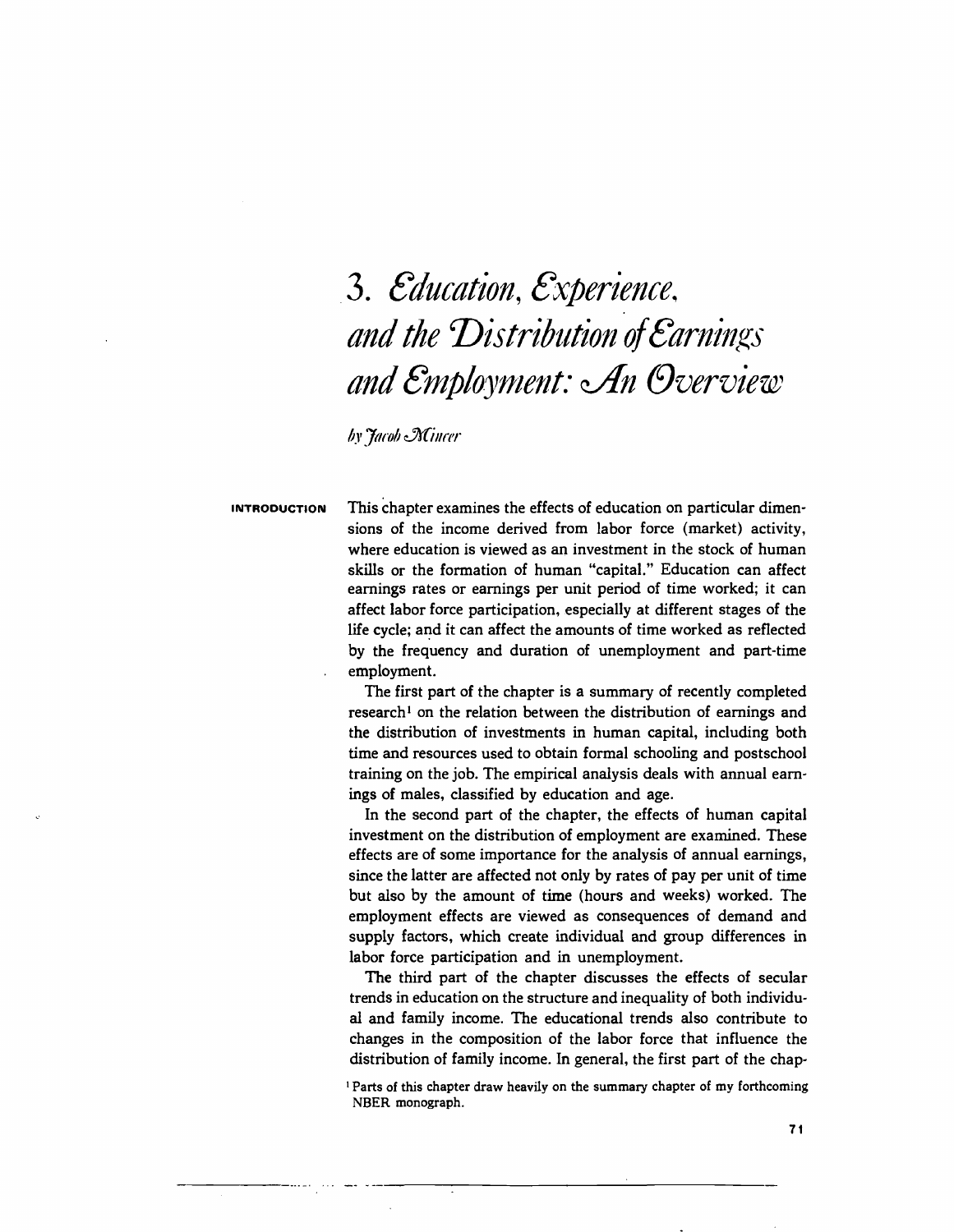ter deals with research that has been completed, whereas the second and third parts report on research still in progress.

HUMAN A great deal of work on the subject of human capital is devoted to<br>CAPITAL AND and activative function for the line of intervals CAPITAL AND the estimation of profitabilities, volumes, and forms of investment. HUMAN A great deal of work on the subject of human capital is devoted to<br>
THE the estimation of profitabilities, volumes, and forms of investment.<br>
DISTRIBUTION Empirical calculations are based on comparisons of earnings o Such calculations follow from the underlying theory that postulates a positive relation between accumulated investments and earnings. The positive and normative importance of the estimated parameters of investment behavior clearly hinges on the degree to which the assumed relation is indeed operative. If the relation between human capital and earnings is a strong one, it should serve as a primary tool for analyzing the structure of earnings and for understanding existing inequalities in labor incomes.

> As yet, empirical analyses of income distribution have relied on human capital models only superficially. Direct attempts to relate individual earnings to investments measured in years of schooling show rather weak correlations. The weight attached to human capital analysis cannot rest on such seemingly fragile grounds.2

> It is important to recognize that schooling is not the only type of investment in human capital, though it is an important early stage in the life cycle of self-investments. Previous estimates (Mincer, 1962) suggest that in terms of costs, the postschool investments of workers who are fully attached to the labor force are not smaller than their schooling investments. Hence the gross relation between schooling and earnings does not adequately represent the human capital earnings function, and this is one reason for the weak empirical correlations.

> If we think in life-cycle stages, or contexts in which human capital is built up, the earnings function should include preschool (home) and postschool (job) investments in addition to schooling.3 In my NBER study (Mincer, 1974) the earnings function was specified to include schooling and postschool investments. Effects of preschool investments were perforce relegated to the unexplained, residual

<sup>&</sup>lt;sup>2</sup> Good scientific practice requires that we not mislabel the ignorance of investigators as "luck" of income recipients.

<sup>&</sup>lt;sup>3</sup> In reality, the "stages" can and do overlap. The empirical specification of preschool investment requires information on the quantity and quality of the time and other resources parents devote to the upbringing of their children, before or outside formal schooling.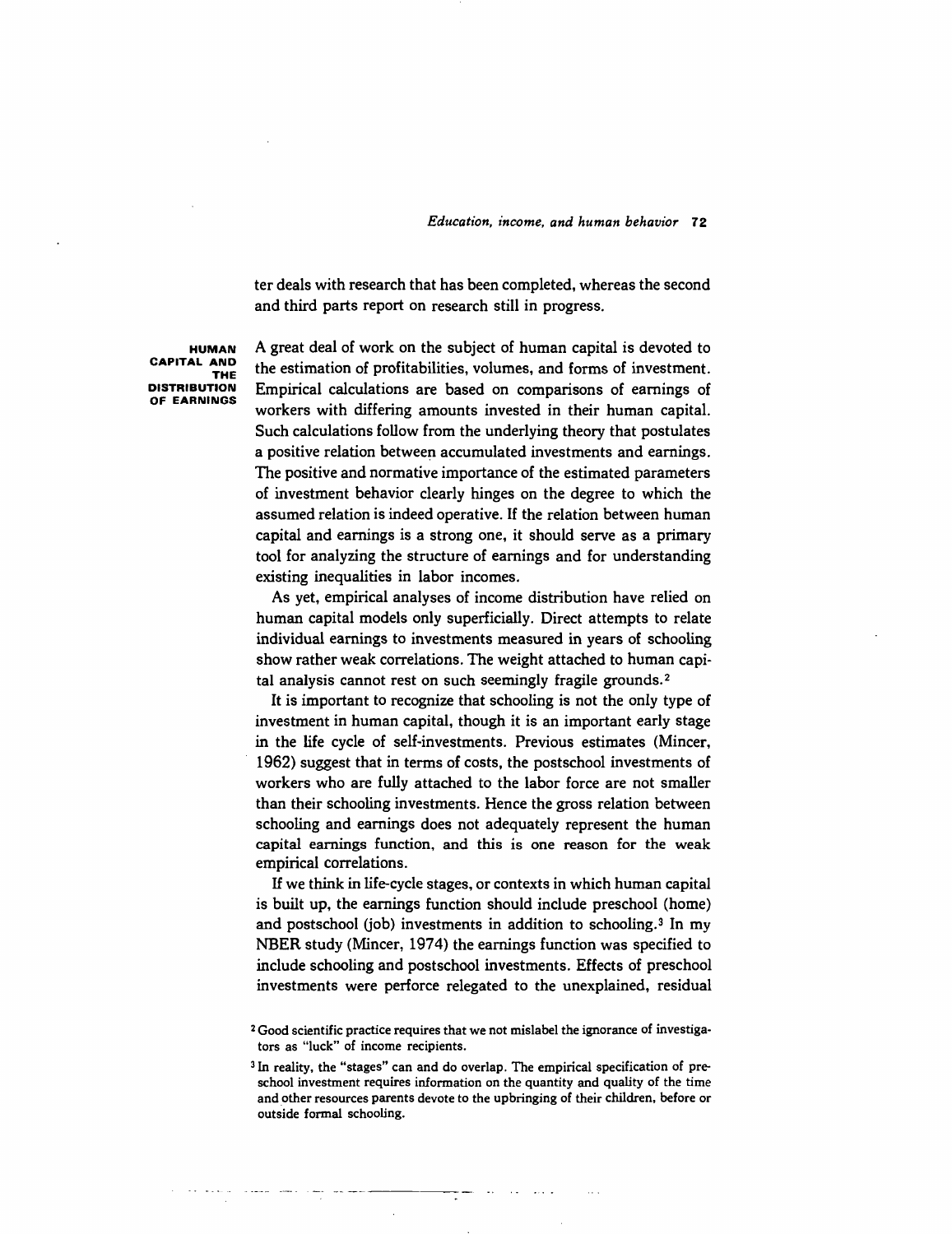category. To the extent that preschool investments are positively related to schooling and postschool investments, the role of the latter may be exaggerated by the present analysis.

The first task of the study was to derive and estimate the relation between earnings and the accumulated investments in human capital of workers. This human capital earnings function was then applied to answer two questions: (1) How much of the existing inequality in the distribution of labor income can be attributed to individual differences in investment in human capital? (2) Can the intricate yet rather stable patterns of the earnings structure be understood in terms of the behavior of human capital investment?4

Though far from precise or complete, the following answers are suggested by the analysis: About 60 percent of the inequality of distribution in the 1959 annual earnings of white urban males can be attributed to the distribution of investments in human capital. Over periods longer than one year, the explanatory power of human capital is likely to be greater. A great deal of the observed structure of earnings is rendered intelligible by the investment analysis, though it is not uniquely predicted by it.<sup>5</sup>

The summary presented below is by no means comprehensive, nor does the exposition follow the sequence or methods of the analysis. The findings are described broadly and somewhat selectively in terms of the three research objectives of the study.

**Function** 

The If completion of schooling meant completion of investment in hu-<br>Earnings mean contial the comings function would be approximately equiman capital, the earnings function would be approximately estimated by a simple regression of earnings (in logs) on years of schooling.<sup>6</sup> As the present study indicates, the observed correlation using this "schooling model" is rather weak. Variation in earnings associated with age is not captured by the schooling model and is, in part, responsible for the low correlation. Though age can be viewed as an inherent depreciation phenomenon in the human capital

- 4Earnings structure refers to the distribution of aggregate earnings and its pattition into schooling and age subgroups. Patterns refers to the comparative sets of means and variances and the shapes of the component and aggregate distributions of earnings.
- 5A11 these findings are derived from the data of the 1/1,000 sample of the 1960 United States census of population. The sample contains individual information for over 30,000 white urban males less than 65 years of age who had some earnings in 1959.
- 6A formal derivation of this result dates back to my unpublished Ph.D. thesis (Mincer, 1957). See also Mincer (1970, Eq. (la), p. 7).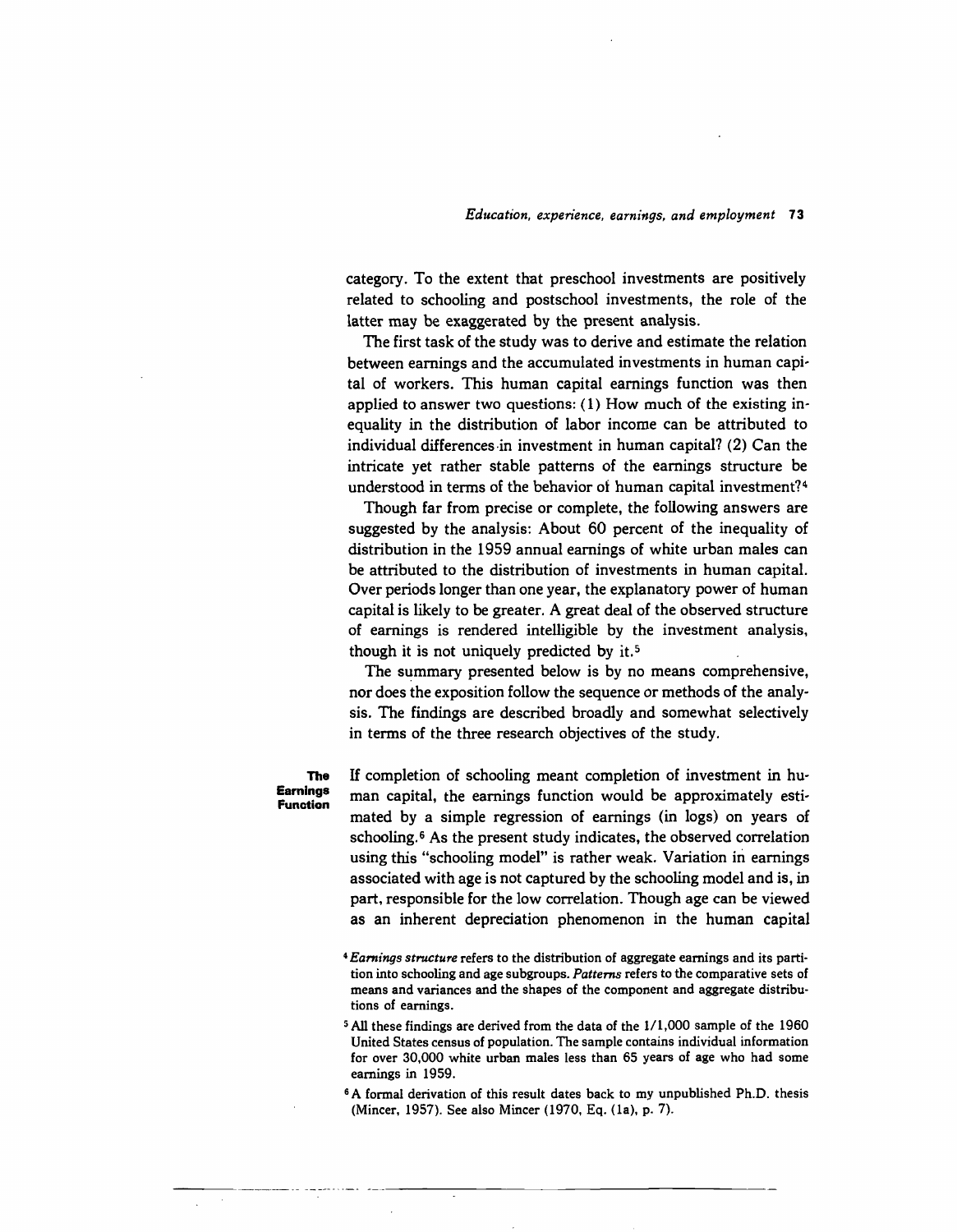terminology, the growth of earnings with age is ultimately interpreted in the human capital model as being a consequence of continued net self-investment activities after the completion of schooling.

The theory predicts that investments are concentrated at younger ages, but continue at a diminishing rate throughout much of a person's working life. Because of increasing marginal costs, investments are not incurred all at once in a short period; they are staggered over time and decline continuously —both because benefits decline as the payoff period shortens and because opportunity costs are likely to rise with experience. This is true of gross as well as net investments.

Since earnings are a return on cumulated net investments, they also rise at a diminishing rate over the working life and decline when net investment becomes negative, as in old age. The typical



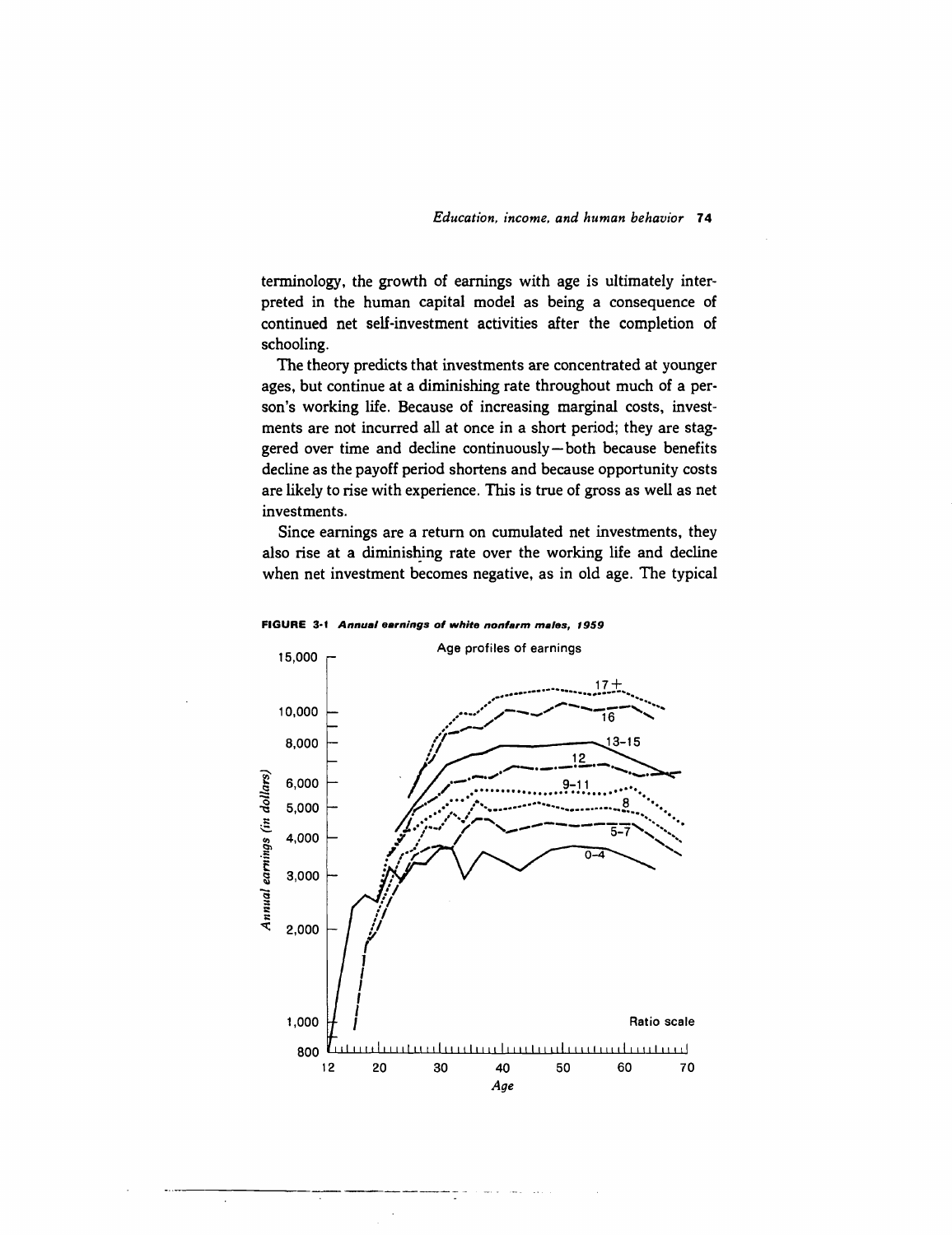(logarithmic) working-life earnings profile is therefore concave, as illustrated in Figure 3-1. Its rate of growth is a positive function of the amount invested and of the rate of return. Its degree of concavity depends on how rapidly investments decline over time. In effect, the earnings profile is directly proportional to the cumulated investment profile. The magnitude of the cumulated investment is not observable, but is a concave function of experience. Hence, to expand the schooling model into a more complete earnings function, the linear schooling term must be augmented by a nonlinear, concave, years-of-experience term.

This function can be applied in multiple regression analysis to earnings data of individuals who differ in both schooling and age. Although age is not the same as work experience, the latter can be estimated as actual age minus estimated age at completion of schooling (shown in the right panel of Figure 3-1). Clearly, direct



FIGURE 3.1 (contInued)

SOURCE: Mincer (1974, Chart 4. p. 68).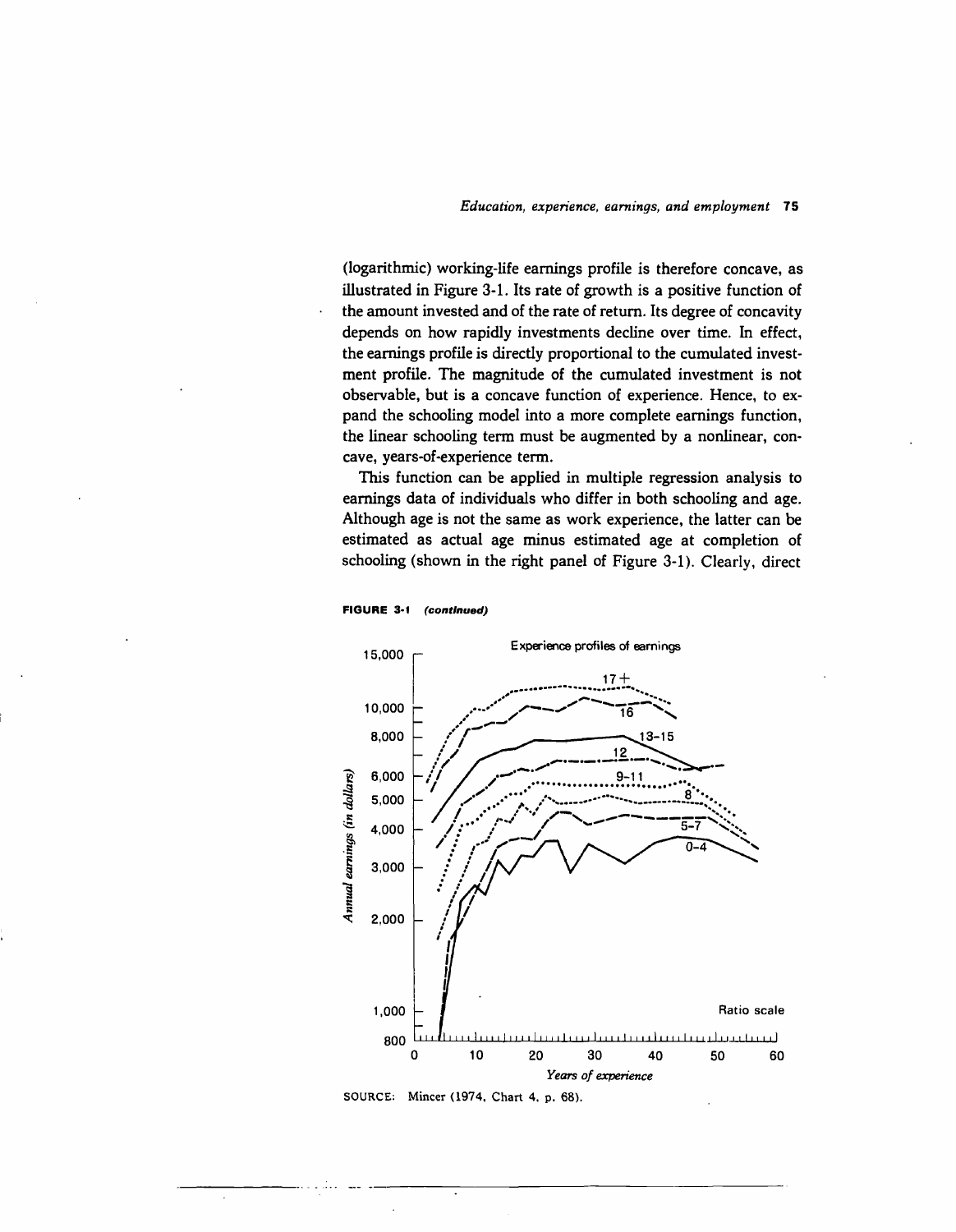information on experience is necessary for specifying earnings functions of individuals whose attachment to the labor force is not continuous.<sup>7</sup>

The form of the earnings function is also of interest. It can be fitted either to dollar earnings or to logs of earnings. In part, this choice depends on whether the focus of interest is on absolute or relative earnings inequalities. However, if dollar values are used, investment variables (schooling and experience) must also be expressed in dollar terms. If they are recorded in units of time—years of schooling and years of experience — the dependent variable, earnings, must be expressed in logs. Given the data restrictions and the focus of interest of this chapter, the logarithmic formulation was used here. Another choice concerns postschool investment as a function of time. Here there is no guidance from theory, except that annual installments of postschool investment—and, a fortiori, their "time equivalents"8—must decline over the working life. A given form of the investment time profile implies a particular form of the earnings profile. To take the two simplest forms, a linear investment decline implies a parabolic experience function, while an exponential decline of investment ratios gives rise to a type of Gompertz function. The latter yields a somewhat better fit, though such discrimination is rather weak. For the Gompertz curve, a nondeclining earnings profile is required —a condition that is satisfied if data are restricted to four decades of working life and to weekly (or hourly) earnings. These conditions are fulfilled in the empirical analyses of annual earnings when weeks worked during the year are used as a standardizing variable.

The two forms of the human capital earnings function used in the analysis are the logarithmic parabola  $(P)$  and the Gompertz curve (G):

$$
(P) lnE_{s,t} = ln E_0 + r_s s + r_p k_0 t - \frac{r_p k_0}{2T} t^2
$$
  

$$
(G) lnE_{s,t} = ln E_0 + r_s s + \frac{r_p k_0}{\beta} (1 - e^{\beta t})
$$

where  $E_{s,t}$  is gross annual earnings of a worker with s years of schooling and t years of work experience;  $r_s$  and  $r_p$  are rates of re-

<sup>7</sup>Analysis of female earnings demonstrates dramatically that it is experience rather than age that matters. See Malkiel and Malkiel (1971) and Mincer and Polachek (1973).

 $8$ The *time equivalent* is the ratio of investment costs to gross earnings. Gross earnings include investment expenditures.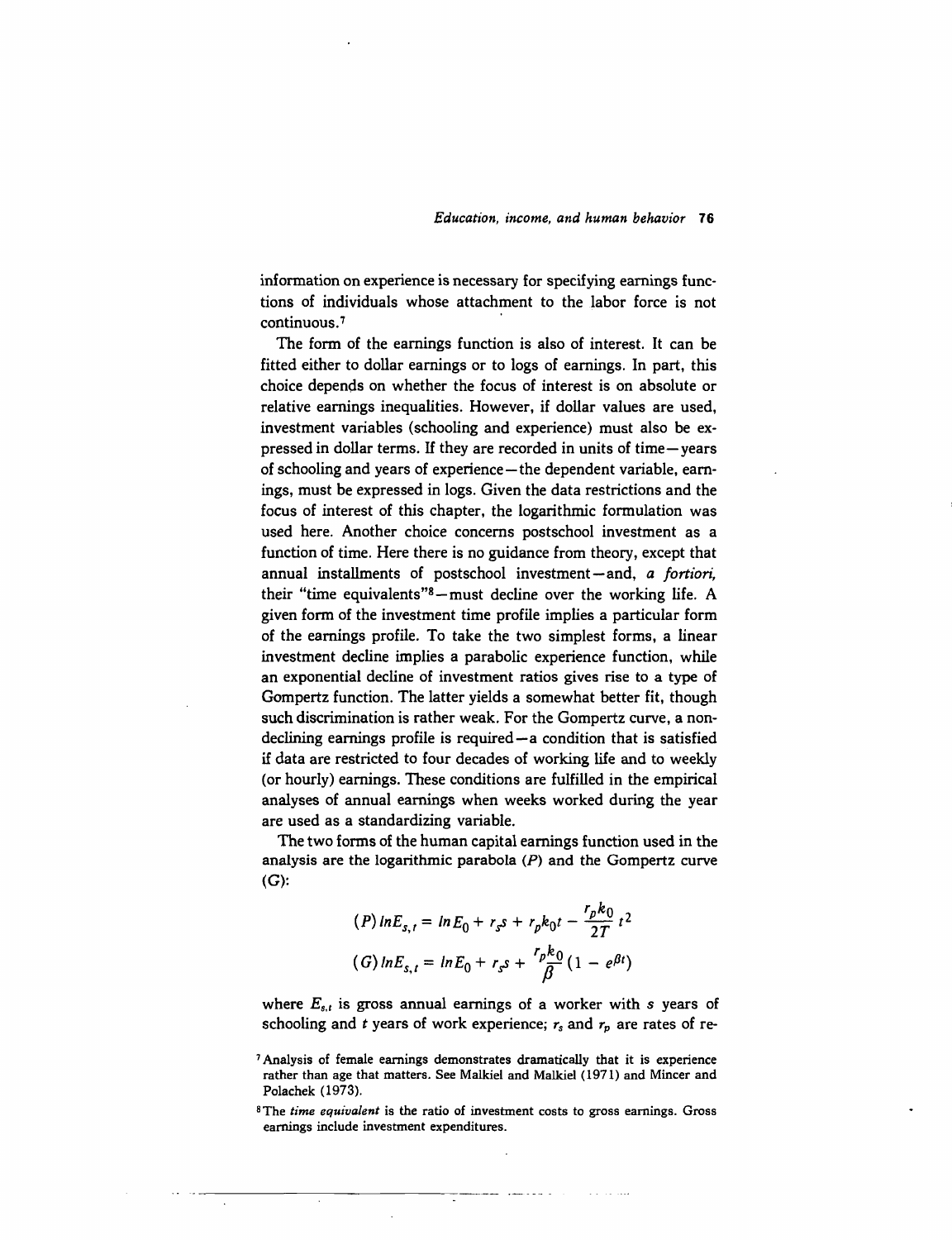turn on schooling and postschool investments, respectively;  $k_0$  is the investment-income ratio at the start of work experience;  $\beta$  is the annual decline of this ratio; and  $T$  is the positive net investment period.

In principle, the earnings function represents a unification of analyses of investment parameters and of income distribution. It provides an analytical expression for the earnings profile as an individual growth curve. Its coefficients are estimates of rates of return and volumes of investment. At the same time, the coefficient of determination of the multiple regression measures the fraction of total earnings inequality (variance of logs) attributable to the measured distribution of investments in human capital.

Note that, in contrast to conventional procedures, the regression procedure for the earnings function makes possible the separation of estimates of rates of return to schooling from the rates on other investment activities. Although in the empirical work, estimates of the rate of return to schooling are produced unambiguously, this is not true of the rate on postschool investments. Rough tests of the difference between these parameters are possible, however, and at the aggregative level of information used here, the null hypothesis of no difference cannot be rejected. Tests can also be performed on the question: Are rates of return different at different schooling levels? The results indicate that rates decline as schooling level rises, although this is not true when hourly or weekly rather than annual earnings are considered.

The earnings function approach also makes it possible to study the relation between schooling and postschool investments. In dollar volumes, the relation is found to be positive. This finding is consistent with a notion of complementarity between the two investment forms, but it does not prove it. The positive correlation may mean simply that in comparing individual lifetime investment programs, the scale of investment varies more than its composition. Logically, individuals should substitute one form of investment for the other, given the comparative advantages of the two forms of investment and a differing relative price structure for each. Yet, because of similar ability and opportunity constraints in schooling and in job training, individuals tend to invest more or less in both. Evidently, scale effects outweigh the substitution effects.

It should be noted that although the more educated put more resources into postschool investments, they do not spend more time at it. The investment-earnings ratio would measure the amount of time (in years) spent in investment (training) activity, provided only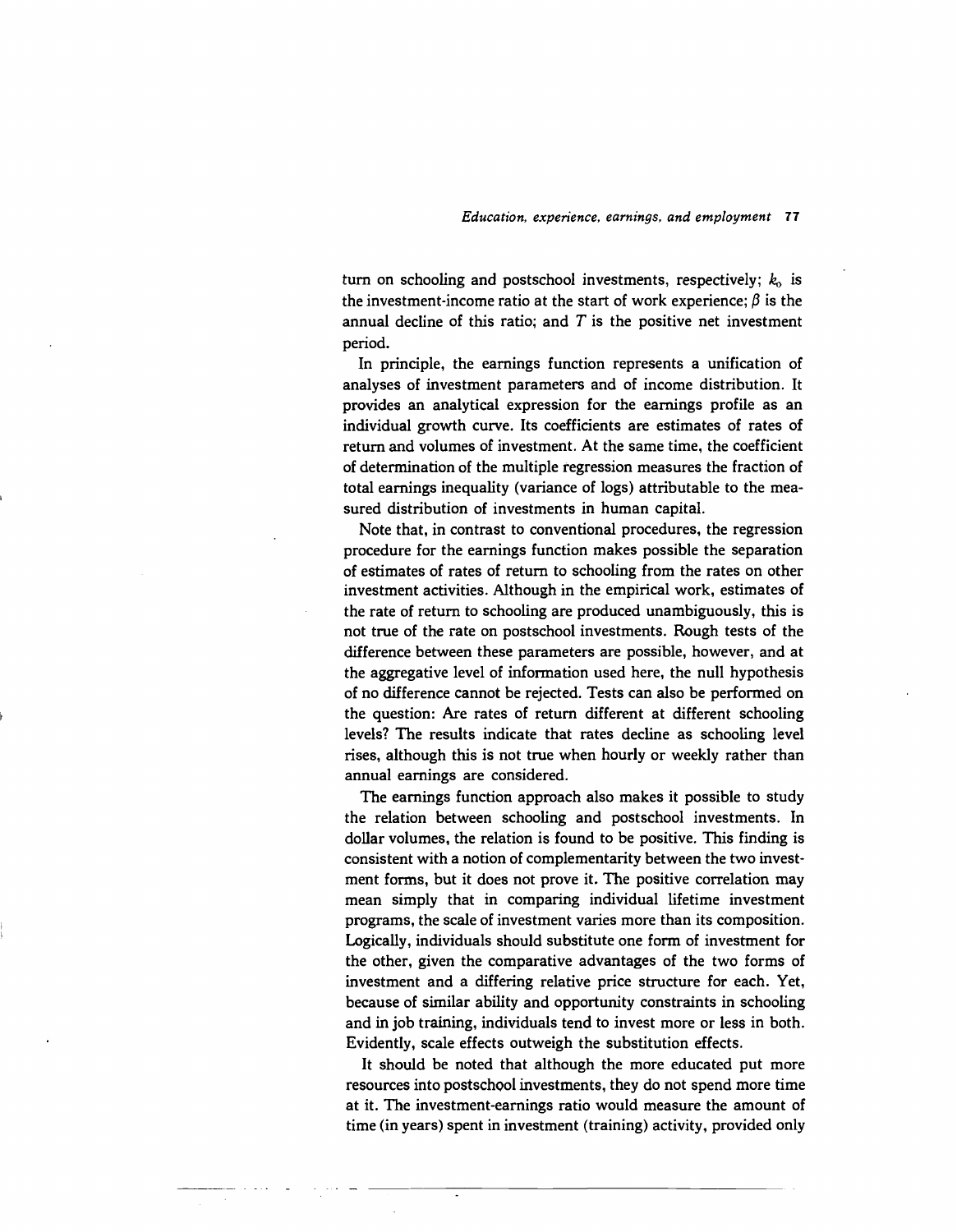expenditures of time were involved. On the average, the correlation between time equivalents (investment-earnings ratios) of school and postschool investments appears to be negligible. The opportunity cost of an hour is, of course, greater at higher levels of schooling; hence the positive correlation between dollar volumes of investment when time volumes are uncorrelated.

The Gompertz curve is a familiar empirical representation of industrial growth. That it fits an individual growth curve is no mere coincidence, since the staggered investment interpretation is suitable in both cases. There is a widespread view that differs with this interpretation of individual earnings growth. According to this view, the individual earnings curve is intrinsically an age phenomenon; it reflects productivity changes due to inherent biological and psychological maturation, leveling off early and declining much later because of declining physical and intellectual vigor.

There is evidence, however, to indicate that this inherent age factor affects earnings only to a minor degree. In data where age and work experience are statistically separable, the earnings curve is found to be mainly a function of experience, not of age, in terms of both its location in the life cycle and the sizes and signs of its growth rates. Earnings profiles differ by occupation, sex, and color in systematic ways not attributable to the phenomena of aging. What is sometimes thought to be an alternative interpretation of experience as learning and of the earnings profiles as "learning curves" is not at all inconsistent with the human capital investment interpretation, provided it is agreed that learning in the labor market is not costless. Even if there exist apparently costless differential opportunities for "learning by doing" among jobs, competition tends to equalize the net returns, thereby imposing opportunity costs on such learning.

Accounting As noted before, if only years of schooling are used in the earnings for Income function, the correlation between years of schooling and log-earnings of males of working age is less than 10 percent. This does not mean, however, that schooling is unimportant. In part, the correlation is low because direct costs in schooling and related quality aspects of education are not well measured by a mere counting of school years. Moreover, the effects of postschool investments, when not explicitly specified, obscure the effects of schooling on earnings.

> If postschool investments are important and differ among individuals, the distribution of earnings will be increasingly affected by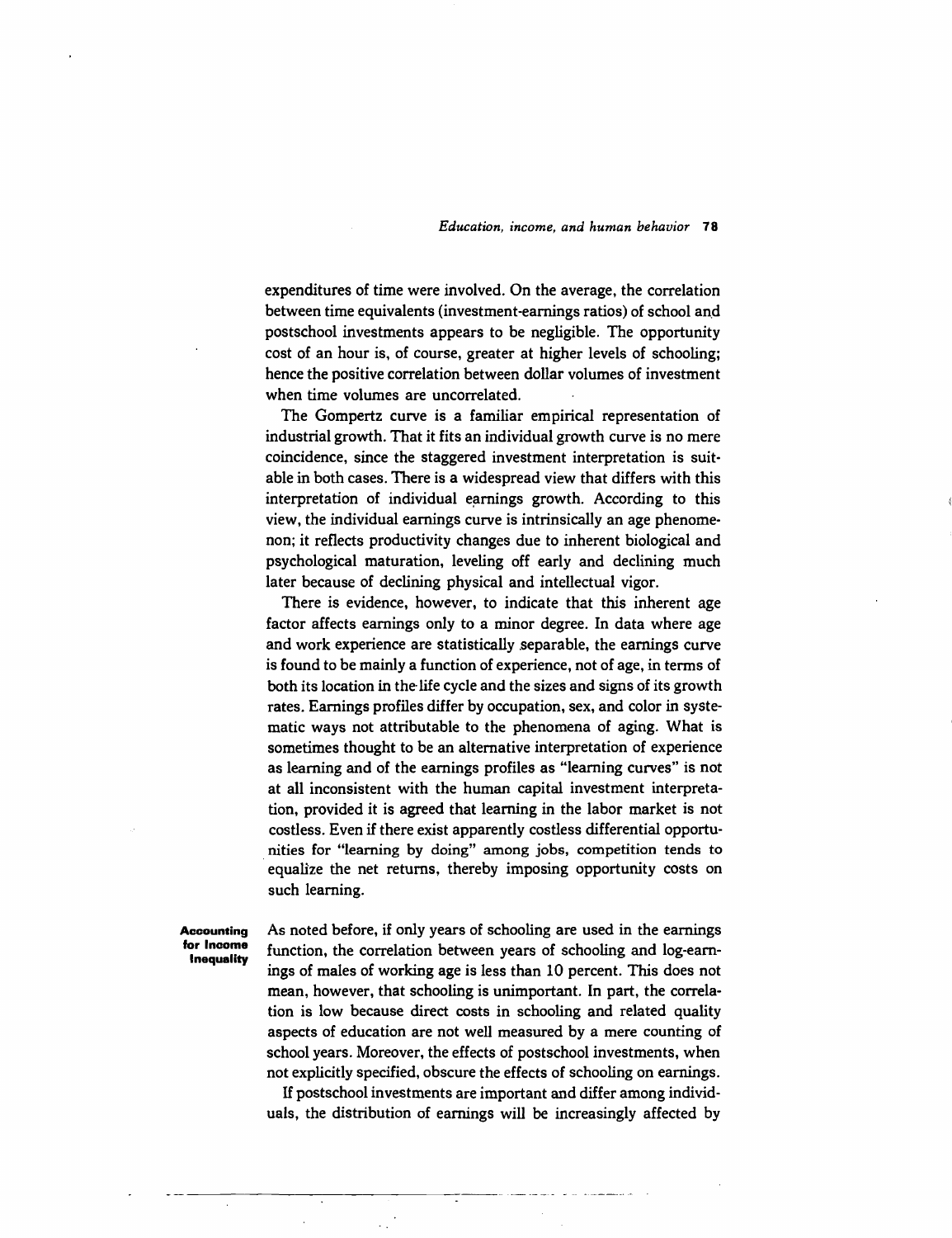returns to accumulating postschool investments as the number of years of experience increases. If postschool investments are not strongly correlated with schooling, the correlation between schooling and earnings will continuously decline with the passage of years of experience. In fact, the correlation between time equivalents (for a definition, see footnote 8) of school and postschool investment is weak, and the correlation between log-earnings and years of schooling declines continuously after reaching an initially strong coefficient of determination of one-third before the first decade of experience is over.

Theoretically, the correlation between earnings and schooling would be highest at the outset of work experience, if postschool investment costs were included as part of income. Although such initial gross earnings are not observable, the distribution of observed net earnings six to nine years later is likely to resemble the distribution of initial gross earnings. Net earnings are less than gross earnings, but both rise as postschool investments cumulate. After some years, therefore, net earnings begin to exceed the level of initial gross earnings. This "overtaking point" is reached after, at most,  $1/r$  years of experience, where r is the rate of return to postschool investments. Hence, this point is reached before the first decade of experience is over. This is also the approximate time when we observe the highest correlation between earnings and schooling.

The coefficient of determination (.33) between schooling and earnings within the overtaking subset of the earnings distribution represents an estimate of the fraction of earnings inequality that is attributable to differences in years of schooling, since earnings are then least affected by postschool investments. The inequality of earnings at overtaking is about 75 percent of aggregate inequality, which suggests that the distribution of schooling accounts for 25 percent of the total variance (.33  $\times$  .75). Fifty percent of aggregate inequality, measured by the variance of logs of annual earnings, is attributable to the joint distributions of schooling and postschool investments.9 The 50 percent figure is an understatement, however, since actual rather than time-equivalent years of schooling were used. The actual count of years fails to reflect either

<sup>&</sup>lt;sup>9</sup>The aggregate log-variance of earnings in 1959 was .68. It was .51 in the overtaking set. The residual variance from the regression of log-earnings on schooling was .34 in the overtaking set. On the assumption of homoscedasticity of residuals from the earnings function, the "explained" variance in the aggregate is  $(.68 - .34) = .34$ , which is half of total inequality.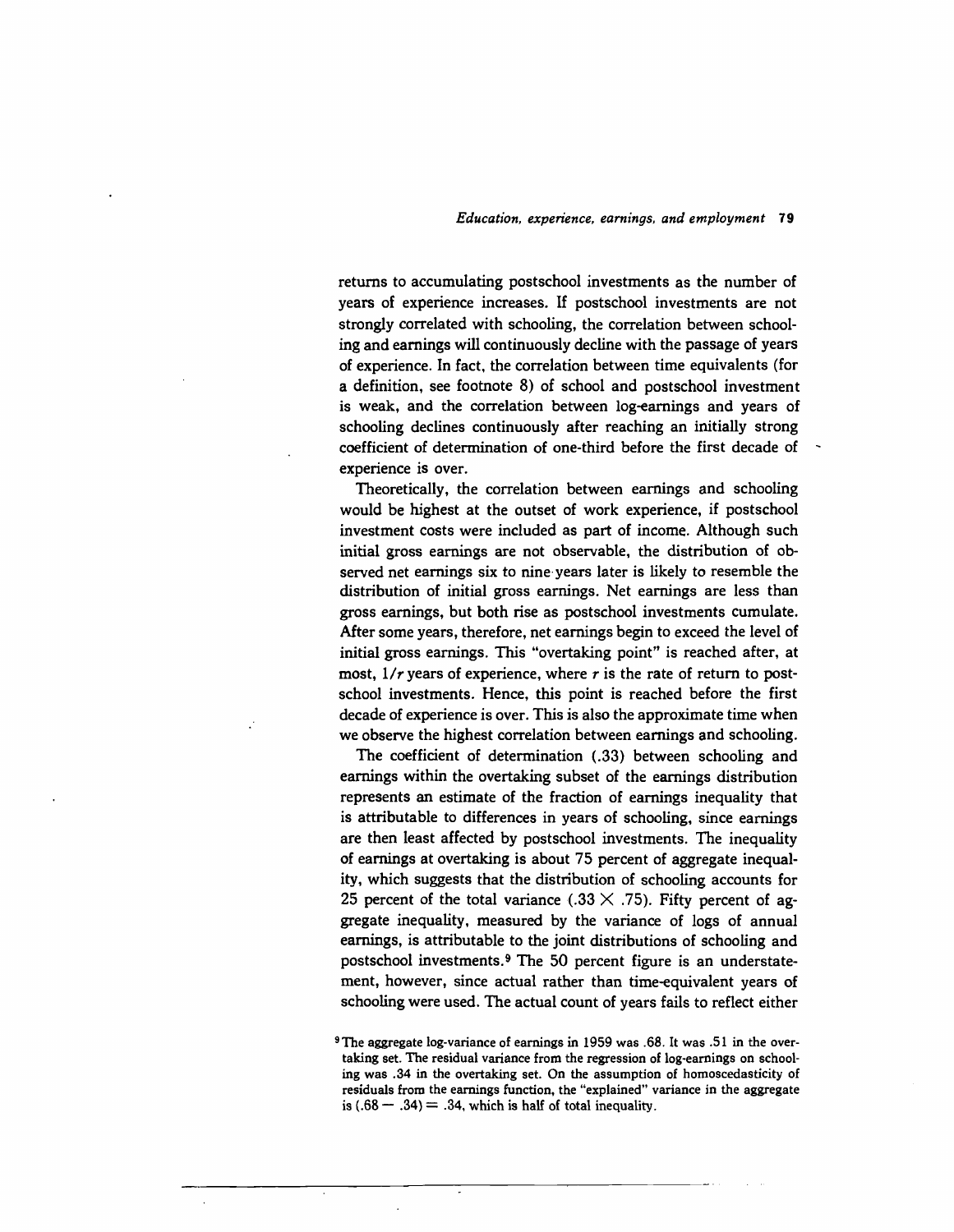the variation in expenditures of time and money among students attending schools of the same quality or quality differences among schools. An upward correction of the variance of schooling investments to take account of such individual differences raises the explanatory power of schooling to about one-third of the aggregate and raises the joint effects of school and postschool investments to about 60 percent.

These conclusions are based on econometric analyses in which the earnings function was fitted to the microdata of the 1/1,000 sample (Mincer, 1974, Table 10). Even with the use of only two variables—years of schooling and years of experience, where years of schooling are unadjusted for quality and time equivalents of experience are assumed the same for all persons — the explanatory power of the earnings function compares favorably with resuits of statistical studies of comparable microdata that employ a large number of explanatory variables on a more or less ad hoc basis.'°

It appears that the substantive conclusions about the quantitative and qualitative importance of human capital investments in the distribution of earnings are not much affected when the population coverage is expanded from white urban males to all males in 1959 or is changed from (male) persons to family units.

The Earnings Several prominent features of the "skill" (schooling and experience) structure of earnings appear rather stable in temporal and regional comparisons. Aggregative skewness and the growth of inequality with age are the best known. To these we may add patterns of variances and patterns of age profiles of variances within schooling groups which are less familiar and perhaps also less stable.

> None of these features is inevitable. Yet—perhaps surprisingly, given the human capital model—they all can be explained by the correlation between the stock of human capital at any stage in the life cycle and the volume of subsequent investment. That this correlation is positive in dollar terms is understandable if individual differences in ability and opportunity affecting investment behavior tend to persist over much of the life cycle. The positive correlation between schooling and postschool investment is an example of such behavior.

Several implications of this positive correlation in dollar terms

<sup>10</sup> See, for example, Jencks et al. (1972).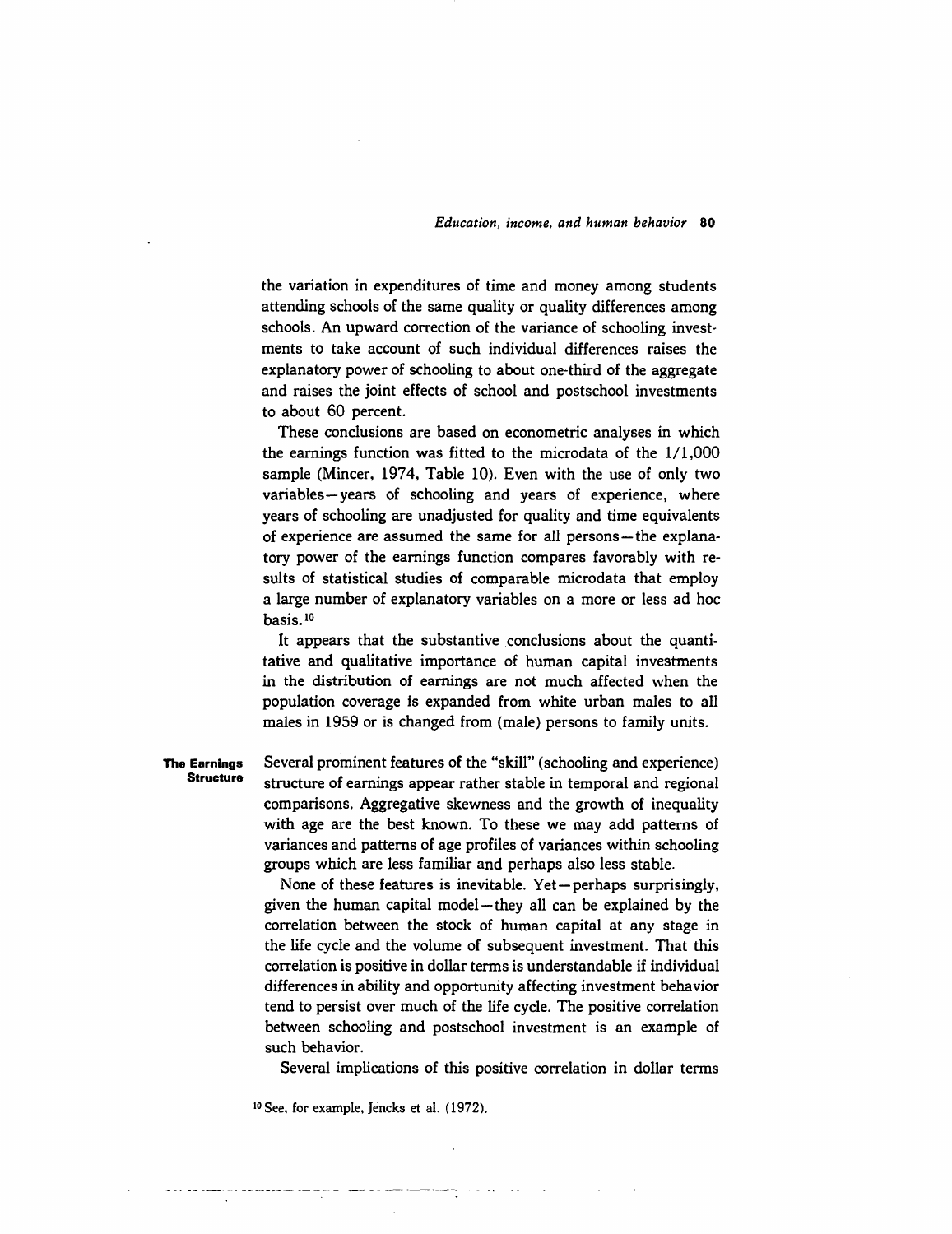are observable. Dollar profiles of earnings "fan out" with experience and, a fortiori, with age, both across and within school groups. Dollar variances therefore increase with experience and with age. Similarly, because the dispersion of dollar schooling costs increases with the level of schooling, variances of earnings increase with level of schooling. Since mean earnings increase with age and with schooling, there is a positive correlation between means and variances in age and schooling subgroups of the earnings distribution. This correlation contributes to the appearance of positive skewness in the aggregate earnings distribution. This factor is independent of, and in a way more basic than, the shape of the distribution of schooling, which also contributes to the positive skewness of earnings. The change in the distribution of schooling from a positive to a negative skew during the past two decades implies that the distribution of schooling is no longer an important factor in explaining the persistence of positive skewness in the distribution of earnings. Indeed, the 1959 distribution of earnings at the overtaking stage of the life cycle is no longer skewed. The aggregate distribution, however, remains positively skewed.

If we define relative skill differentials in wages by percentage differentials in wage rates among schooling groups at comparable years of experience, we find that these are practically invariant over the working life. Since the logarithmic experience profiles of wages are concave, this finding implies that relative wage differentials among schooling groups increase with age. However, within schooling groups, relative wage differentials, measured by variances of logs, show different profiles depending on the level of schooling. As Figure 3-2 shows, the experience profile is clearly U-shaped for the high school group, which is at the center of the schooling distribution. The profile for the group with higher schooling mainly increases, whereas the profile for the lower schooling group decreases and becomes approximately horizontal.

It can be shown (Mincer, 1974, Part II, Ch. 4) that both the intergroup wage differentials and the inequality patterns within the middle levels of schooling reflect a negligible correlation between postschool earning capacity and time-equivalent postschool investment. The same absence of correlation underlies the previously noted invariance of experience profiles of relative wage differentials among schooling groups. The phenomenon arises if experience profiles of postschool investments, in time-equivalent units, are not systematically different among schooling groups. Put another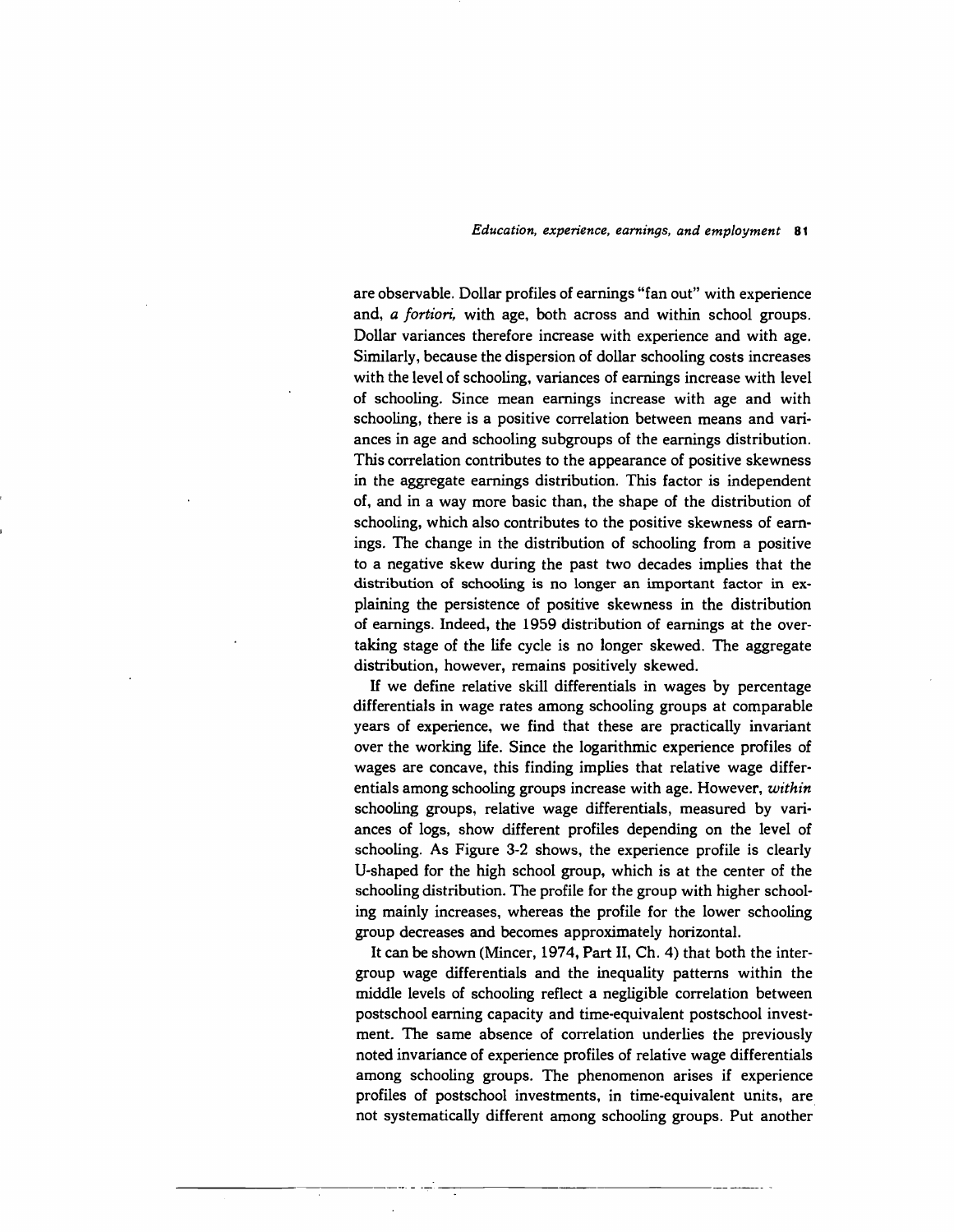



SOURCE: Mincer (1974, Chart 6.2, p. 104).

way, it arises when the elasticity of postschool investments (in dollars) with respect to postschool earning capacity is, on the average, unitary. At the same time, the correlation between postschool investments and earning capacity, and the corresponding elasticity, apparently increases with schooling level.

The central tendency of the elasticities and the systematic positive relation between schooling level and elasticity of investment with respect to earning capacity raise questions for further research. In this connection, it is noteworthy and suggestive that very similar patterns are found in studying the consumption function. The "longrun" elasticity of saving with respect to income is not clearly different from unity, and the "short-run" or cross-sectional elasticity increases with schooling level (see the chapter by Solmon in this volume).

The differential patterns of log-variances by schooling level can also be analyzed by age. The ranking of log-variances of earnings is inverse to schooling level at young ages and positive at older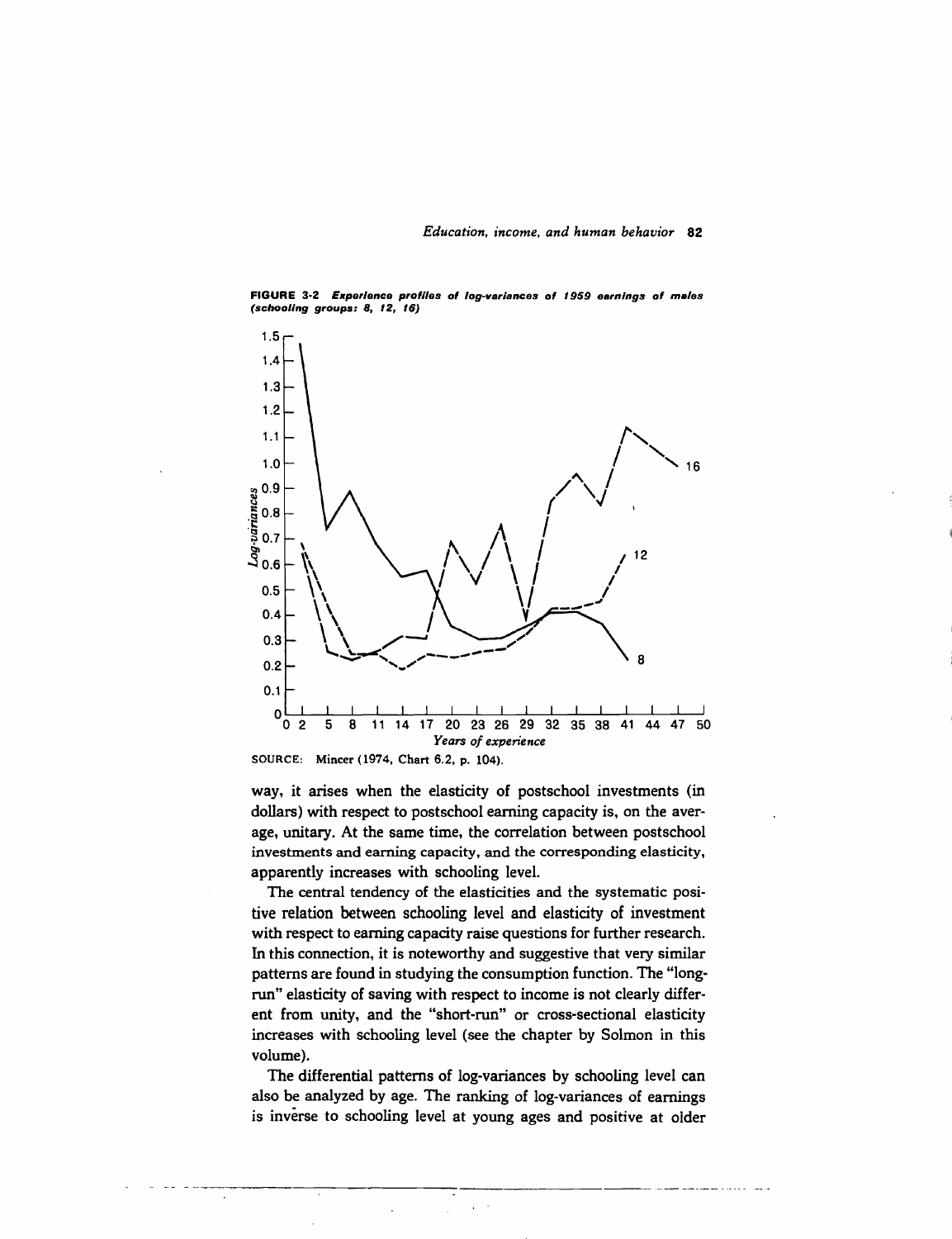ages. Also, the age-schooling profiles of absolute and relative wage distributions aggregate to the well-known "leptokurtic" shape, with a skewness that is positive in dollars and negative in logarithms. Together with some observation on correlations of earnings of respondents in a 1959 survey of a Consumers Union panel,'1 the distinctive profiles of relative variances constitute strong evidence for the human capital theories and against the purely stochastic theories of income distribution. Systematic rather than chance variation is the dominant component of individual earnings histories and of individual differences in earnings.

**AND THE** 

HUMAN The data show that the more educated and experienced workers enjoy larger annual earnings than their less-skilled fellows for DISTRIBUTION two reasons: Their wage rates per hour are higher, and the amount EMPLOYMENT oftime they spend in gainful employment during the year is greater. Consequently, inequality in the distribution of annual earnings exceeds the inequality in the distribution of wage rates.

> Part of the individual variation in weeks and hours of work during a given year is unrelated to human capital characteristics. Estimates suggest, however, that as much as half of the variation can be attributed to human capital differentials. Since close to onethird of the inequality in annual earnings is attributable to the distribution of time worked, about 15 percent can be ascribed to effects of human capital on the distribution of employment. Though this is a description of average effects in the male labor force, the effects differ systematically by schooling and experience. In particular, the relative importance of employment compared with that of wage rate effects is greater at lower levels of schooling as well as at older ages. At lower levels of schooling the impact of education and job experience is about equally divided between gains in wage rates and gains in employment stability. In contrast, the effects at higher levels of education are accounted for largely by gains in pay rates.<sup>12</sup>

> On the average, no more than half of the differences in time spent in employment are due to unemployment. Differentials in labor force participation and in unemployment are therefore of roughly

<sup>&</sup>lt;sup>11</sup> Mincer (1974, Table 14). For a description of the data sources, see Juster (1964, App. C).

 $12$  The long hours of work reported by some highly trained professionals such as physicians and business executives are the well-known exceptions.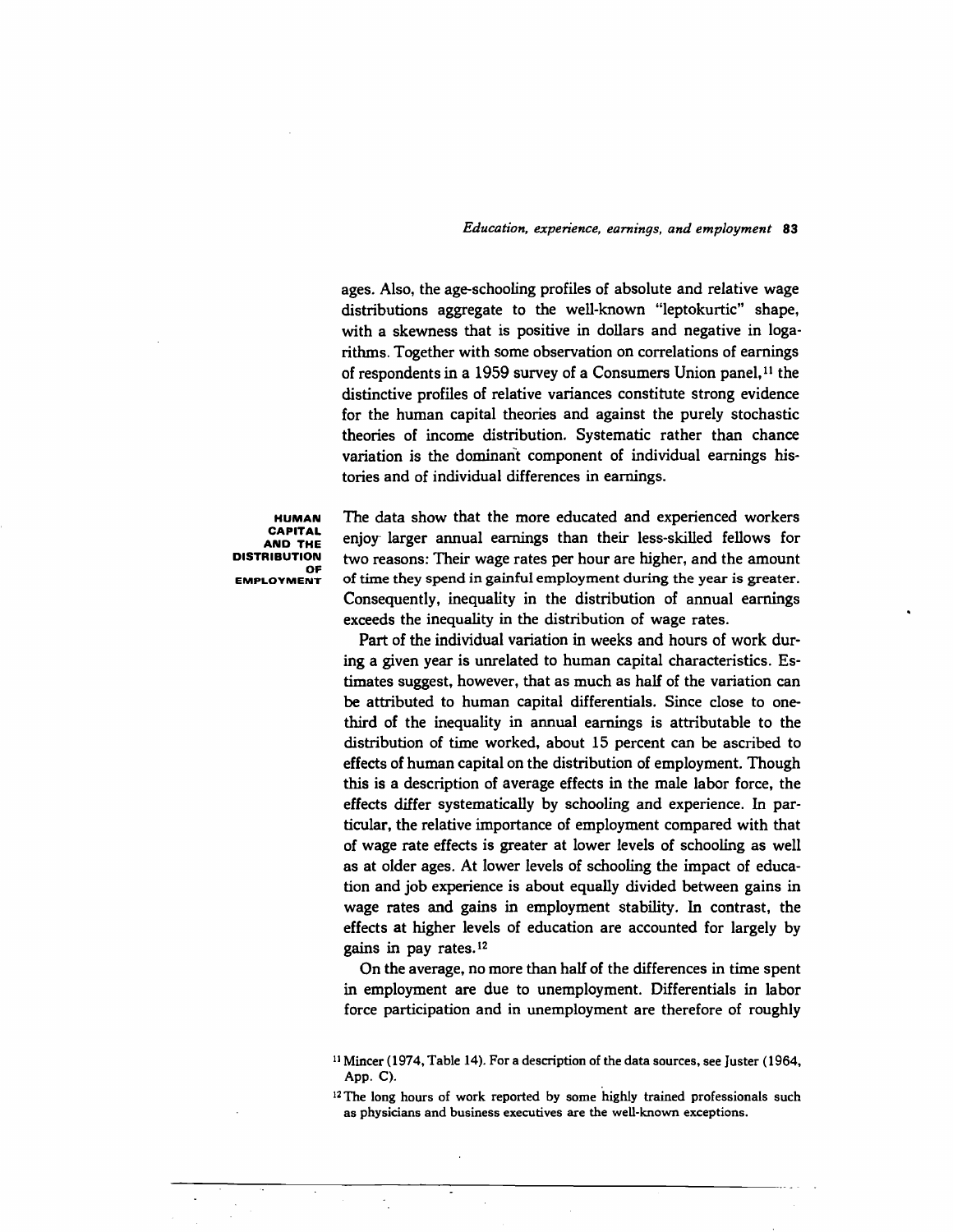equal importance in understanding the effects of human capital on the distribution of employment.

Theoretically, the employment effects of human capital can originate on both the demand and the supply sides of the labor market. Of course, the demand-supply distinction is not to be equated with the statistical categories of unemployment and of out-of-the-laborforce status. For example, unemployment often originates in layoff, but it also occurs in the course of job quitting and of labor force entry or reentry.

Labor Supply Effects of education and other training on the amount of time indi-<br>Effects ariduals allocate to the labor and the individuals of the delivery viduals allocate to the labor market derive, in part, from the increase in market earning power resulting from education. Education may also affect the allocation of time by affecting tastes and productivities in nonmarket activities. If education raises market earning power more than it raises productivity in nonmarket activities, the opportunity cost of nonmarket time increases — which tends to increase the time devoted to earning activities. Against this, however, must be balanced the resultant increase in income, which is likely to increase the demand for consumption time or leisure. It may be argued that lifetime income or wealth, rather than current income, is the appropriate income variable in labor supply functions. Wealth does not necessarily increase as a result of education,<br>even if wages increase. If the rate of return to investment in educa-<br>tion is equal to a competitive market interest rate, wealth is not<br>augmented by in even if wages increase. If the rate of return to investment in education is equal to a competitive market interest rate, wealth is not augmented by investment, and income effects are nil. If rates of return are higher, wealth is increased, but at a rate lower than the tion effects may well dominate, resulting in more time devoted to the labor market by the more educated and experienced workers.

> In part, then, the longer hours per week and greater labor force participation of the more educated may be explained by a possible dominance of the substitution variable in the labor supply function, that is, by their greater market earning power. Note that this is not inconsistent with a "backward-bending" labor supply hypoth-

<sup>&</sup>lt;sup>13</sup> If  $w_2$  is the wage rate of a worker who has  $s_2$  years of schooling and if  $w_1$  is the wage rate of another worker who has  $s_1$  years of schooling, a simple human capital model suggests that  $\ln w_2 - \ln w_1 = r \left( s_2 - s_1 \right)$ , where  $r$  is the rate of return to schooling. Let  $r = r_0 + \Delta r$ , where  $r_0$  is the market rate. Then In  $w_2 - \ln w_1 = r_0$  (s<sub>2</sub> – s<sub>1</sub>) +  $\Delta r$  (s<sub>2</sub> – s<sub>1</sub>). The percentage increase in wealth is given by the second term on the right. Therefore, the elasticity of wealth with respect to the wage rate is  $\Delta r/r < 1$ .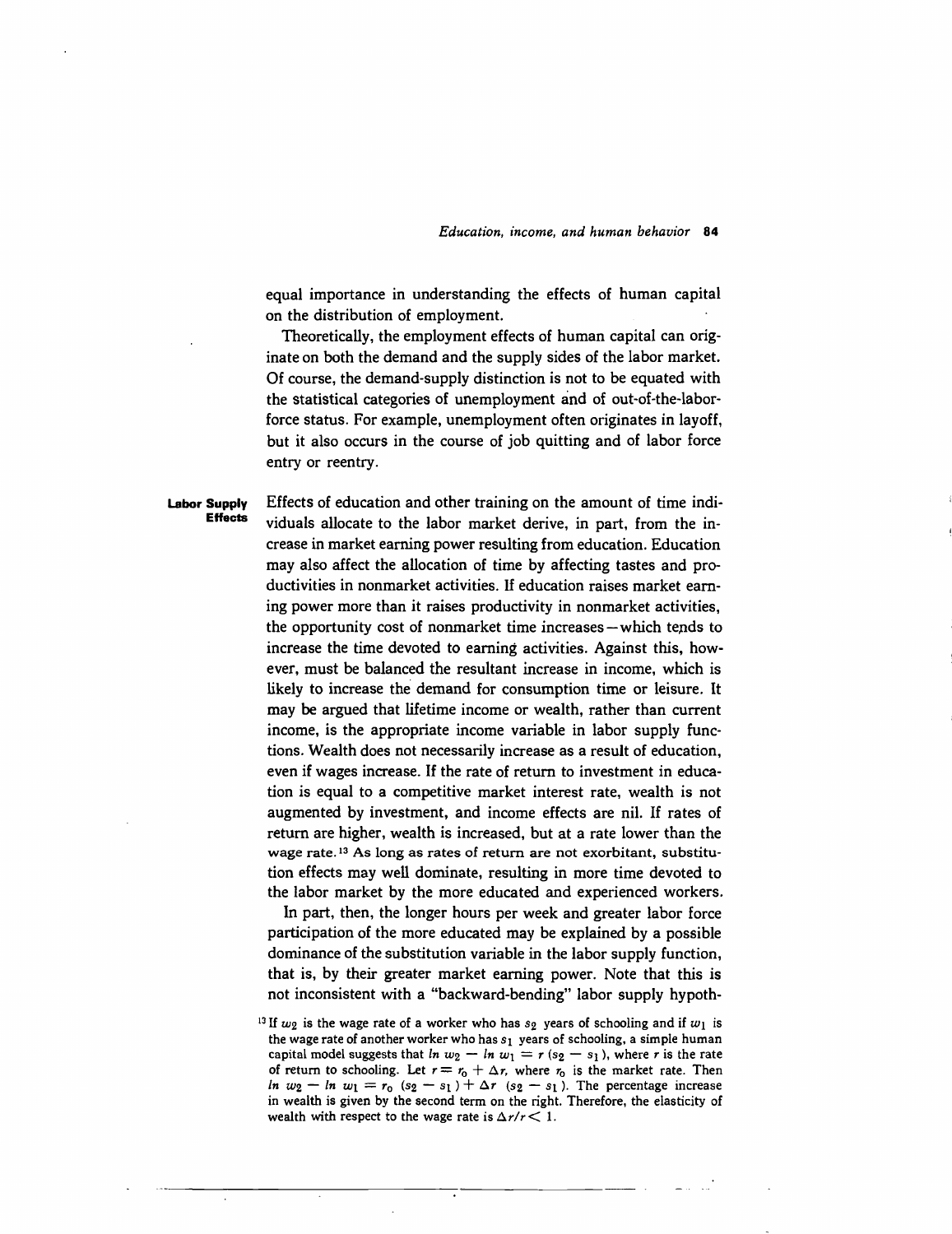esis, according to which hours of work are expected to decline if wealth increases as rapidly as the wage rate. The latter condition and the decline in hours are observed in historical time series, but not in the cross-sectional education-related wage structure.

Essentially the same analysis applies to life-cycle changes in the labor supply of individuals. With a wealth level that, on the average, does not change much during the working life, hours of work and labor force participation grow as the wage rate grows. When depreciation begins to outstrip gross investment in human capital as a consequence of aging and/or obsolescence, the wage rate begins to decline. The decline in hours of work and in labor force participation begins about that time also.<sup>14</sup>

Since the work experience of more educated persons begins some years later than that of persons with less education and since their postschool investments are no smaller, it is not surprising that the more educated retire later in life. Their much higher labor force participation rate in later stages of life, such as in the 60-to-69 age group (Bowen & Finegan, 1969), is to a large extent simply the obverse of their much lower market work rates at ages 15 to 24, when most of them are still in school. In other words, when comparisons are made by years of experience rather than age, the differences in participation rates are small throughout the working life.

In sum, labor supply functions may explain why hours of work and labor force participation increase with education and why the more educated retire later in life but do not have a longer working life in terms of years. The observed positive correlation between education and employment, however, does not prove the dominance of substitution in cross-sectional labor supply functions, even if the attenuation of income effects is true. Other factors which help to account for the observed correlation are health differentials and differences in demand conditions and in job turnover, to mention a few. The empirical sorting out of these factors has barely begun.

A much stronger case for the labor supply hypothesis as an explanation of education-associated differences in employment can be made for the observed differences among women. Their strong substitution responses in the allocation of time between market and home are an accepted explanation of the historical growth of

<sup>&#</sup>x27;4The decline in hours precedes the decline in wage rates. Therefore, annual earnings decline before wage rates do. A detailed analysis of these lags is contained in current NBER research by Becker and Ghez (in press).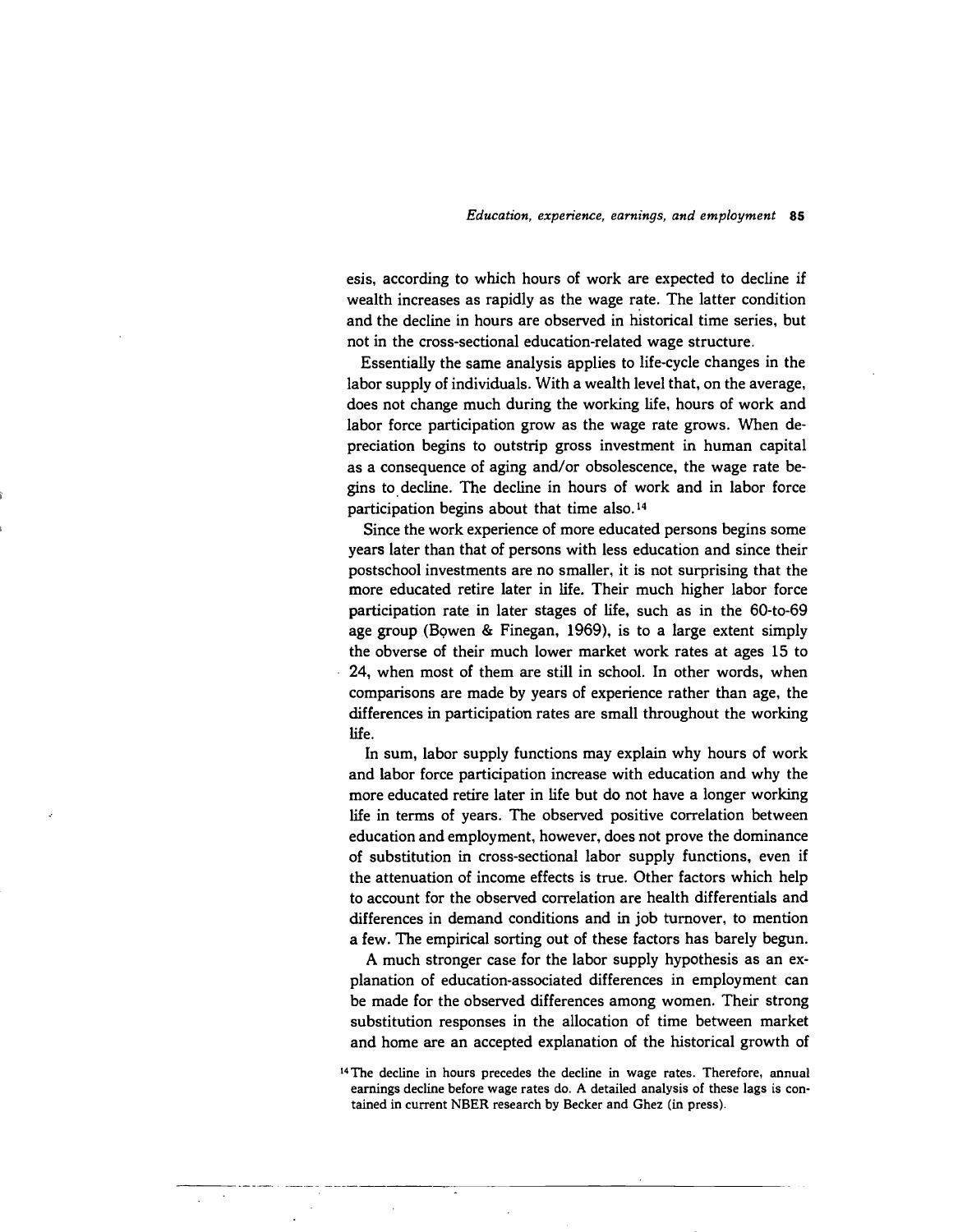the female labor force. The differences in hours and weeks of market work among educational groups are much larger among women than among men, but it does not appear that this is due to greater health, demand, or job turnover differences among women with different educational levels.

As shown in Figure 3-3, the age profiles of female labor force participation rates are a great deal higher for more educated women. In all groups, participation declines when family demand for work at home increases: there are pronounced withdrawals from the labor market in all educational groups when there arc young children in the family. The interesting finding is that the more educated women, who otherwise spend more time in the labor market, reduce their market. work to take care of their children, particularly their preschoolers, more than do women with less education:<sup>15</sup>

If the quantity and opportunity cost of the mother's time, which was shifted from market to home, represents dimensions of what I

<sup>15</sup> These findings are the focus of current research at NBER by Arleen Leibowitz. See Chap. 7 in this volume.



FIGURE 3-3 Education and labor force status of women, United States, 1960

SOURCE: Leibowitz (1972).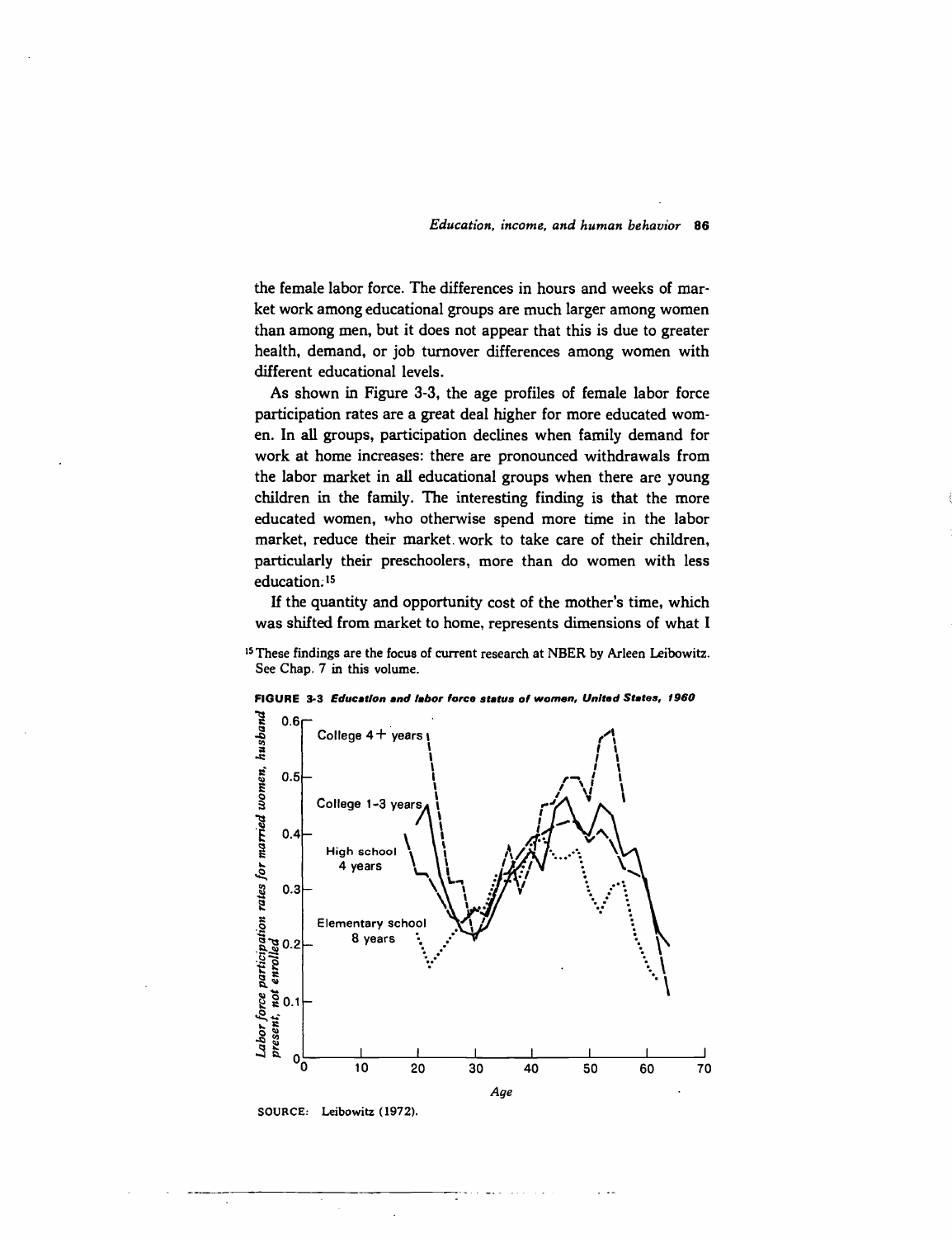call "preschool" investments to human capital of children, these findings may serve as an empirical basis for the expansion of the human capital earnings function. The expanded function may contribute to the explanation of phenomena such as the importance of family background in children's school performance and the positive correlation between the educational attainment of children and that of their parents, particularly the mother. Whether these preschool investments have an independent effect on earnings, beyond affecting school attainment of the child, can be answered only by the expanded human capital earnings function. In any case, the greater earnings—and, presumably, also consumption capacities —of children may be viewed in the family context as a part of the return on the education of mothers. If so, the profitability of educating women may be understated by inferring it from their own earnings alone.

Unemployment The time workers supply to the labor market exceeds the actual Differentials time they spend in employment by the amount of unemployment they experience. In part, the reduced employment of the less educated is attributable to the greater amount of unemployment they experience.

> In studying unemployment differentials, decisions of employers and of workers must be considered. On the supply side, the greater the frequency with which workers enter, reenter, and leave the labor force or change jobs, the greater the frictional unemployment they encounter in the process. Much of the unemployment of married women and of students is attributable to their "dual job holding" with frequent seasonal, and otherwise induced, mobility between nonmarket and market activities. This inter-labor force mobility is clearly a more important explanation of the inverse relation between education and unemployment among women than among men, since education has a stronger effect on labor force attachment of women than of men.

> On the demand side, differences in unemployment among education and skill groups occur for several reasons:

Industries differ in the degree of skill and education of their work forces. The volatility of demand for labor and the consequent labor turnover and unemployment are, in part, related to the volatility of final consumer demand, which differs by industry. For example, the demand for services is more stable than the demand for durables, construction, and capital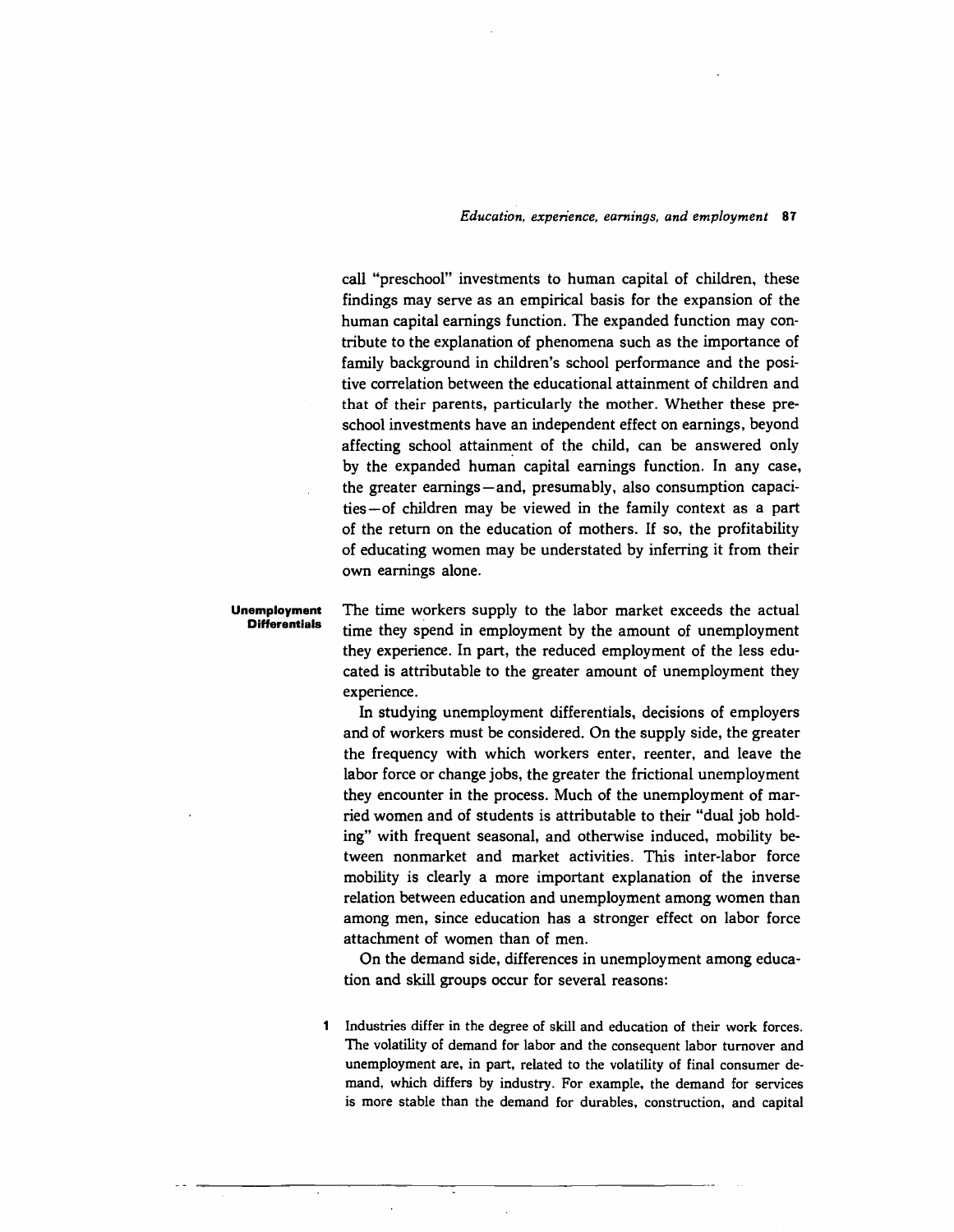goods. On the whole, though the correlation is weak, the more educated workers are employed in the more stable industries.

This correlation appears to be somewhat stronger for women than for men.

- 2 A more basic demand factor in creating skill differentials in unemployment results from complementarity and substitution relations between labor and capital in the production process. There is limited evidence, observed in some sectors of the economy, that physical capital is more easily substitutable for unskilled than skilled labor. If short-run fluctuations in output are produced with relatively fixed physical capital, the employment of unskilled labor must fluctuate more than that of skilled labor. Consequently, the less educated in the labor force are observed to have higher layoff rates and unemployment rates in the cross section and greater amplitudes of them during the business cycle.
- 3 A third factor which operates jointly on the demand and supply side of the labor market is the specificity of training and experience workers acquire on the job. Employers invest resources in hiring, training, and experience of employees to the extent that the resulting increases in productivity are realized in their firms rather than elsewhere. In order to guard against capital losses resulting from quits and layoffs, it is mutually advantageous for employers and workers to share the cost of such investments (Becker, 1964).

Specifically trained workers earn more than they would in alternative employments, but less than their marginal products in the firm. Consequently, such workers are more reluctant to quit, and their employers are less inclined to lay them off. This structure of labor turnover implies reduced frictional and, to some extent, cyclical unemployment. Insofar as specific postschool investments are related to educational attainment, they are a factor in the unemployment differentials observed by education. Worker self-investments appear to increase roughly in proportion to investments in schooling. This positive relation between schooling and postschool investment can be explained by common selective factors of opportunity, ability, and motivation. Employers, in turn, tend to invest more in the more educated workers, either because specificity is more likely in more complex jobs or because they think education confers a greater capacity and motivation for training.

Though geographic mobility increases, quit rates diminish as education increases. Both phenomena are consistent with the specific training hypothesis and cannot be explained by capital complementarities. However, educational differences in layoff rates and in length of job tenure with the same employer are consistent with both hypotheses. It should be noted that unemployment differentials implied by the complementarity hypothesis are directly linked to education. Those resulting from specific training are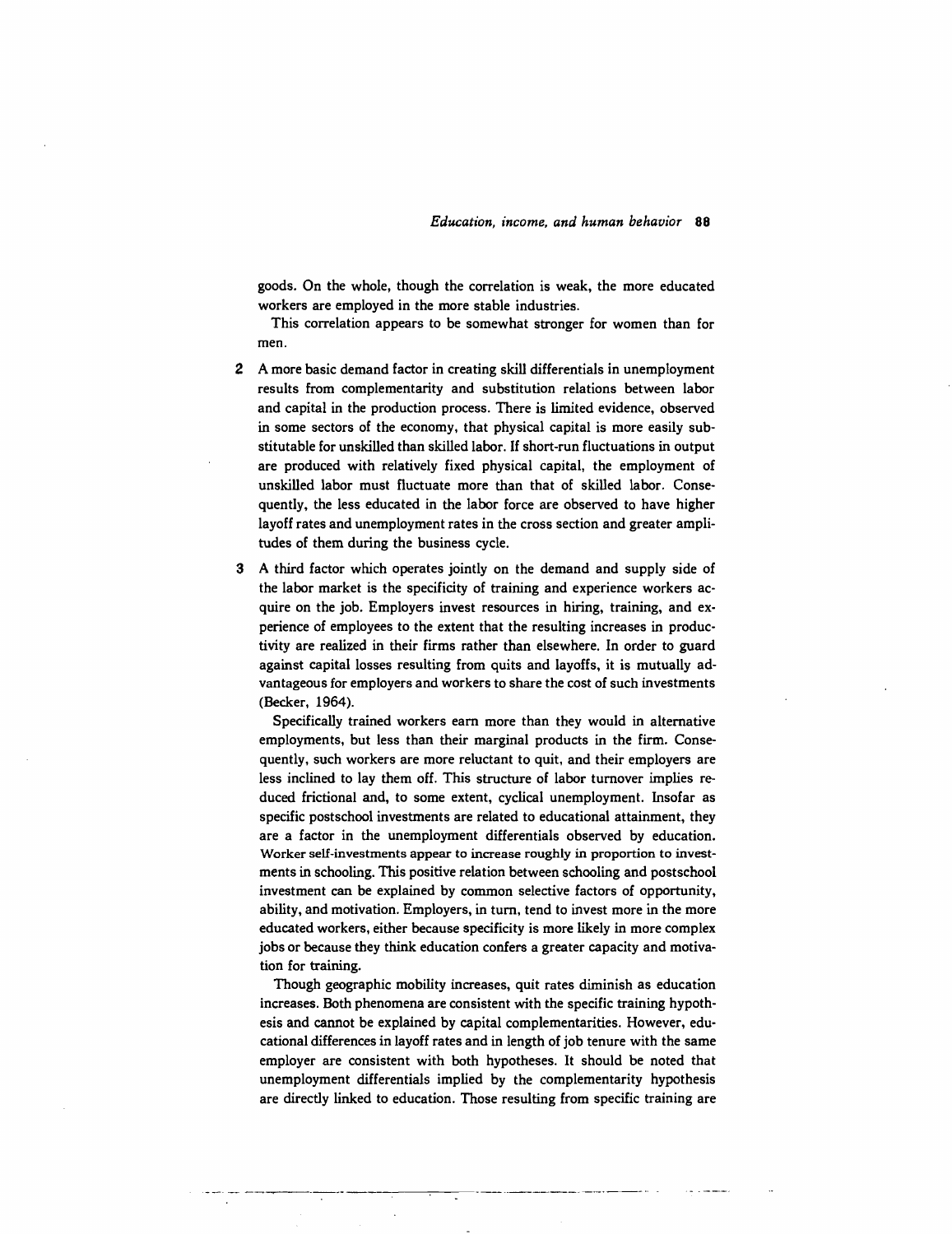more properly attributed to specific postschool investments, not to school education.

- 4 Unemployment is affected not only by the incidence of job separation but also by its duration; duration of unemployment is inversely related to education. The probable reasons are the educated worker's greater efficiency of search time and the employer's greater investment in finding him. The greater efficiency is a result of greater incentives and capacity to acquire information by using financial and other resources rather than one's own time. The greater employer search cost reflects greater specificity of job training at higher levels of schooling, as well as greater concern for individual differences in worker quality.
- 5 The complementarity hypothesis suggests that in the process of economic growth, defined by growth of physical capital per unit of labor, the demand grows more rapidly for skilled labor than for unskilled labor. If the upgrading of skills does not proceed rapidly enough, above-equilibrium rates of return and greater-than-average unemployment at lower skill levels may persist. Though rates of return to education apparently declined during the first half of this century and remained roughly stable thereafter, there is no clear evidence that education-related unemployment differentials have shown any corresponding changes in the long run. The shortage of good data inhibits strong statements, but these findings tend to cast doubt on the notion of perennial skill shortages.
- 6 A variety of institutional factors may account for differences in unemployment and labor force participation among educational groups. Minimum wages on the demand side, and income maintenance programs on the supply side, tend to price low-quality labor out of the market. Inexperienced and uneducated workers whose market wage is less than the minimum wage have higher unemployment and reduced labor force participation.

Income maintenance programs such as welfare payments and old-age pensions under Social Security were designed to benefit mainly the low-earning, usually least-educated population. A recognition that these programs contained some disincentives to work led to their liberalization; some additional earnings were allowed without reducing benefits. One consequence of liberalization is an increase in intermittent labor force participation, with attendant frictional unemployment.

Seasonal workers are generally less skilled and educated than the average worker. The unemployment compensation system encourages seasonal work and converts the reported status of some from "out of the labor force" to "unemployed." This does not nec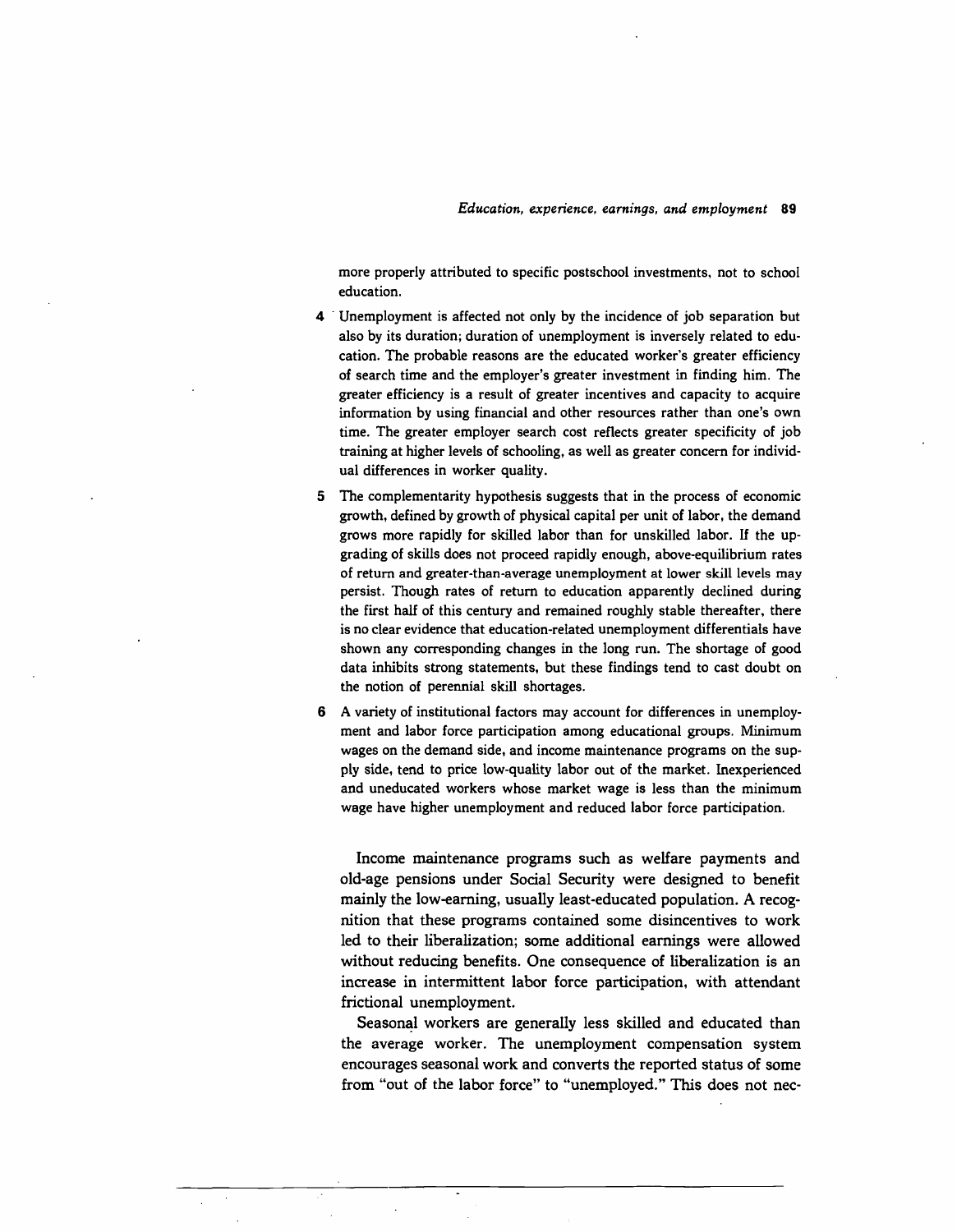essarily affect earnings, but it may do so if it converts employment into unemployment by discouraging seasonal dovetailing.

In conclusion, it is worth noting, particuarly from a policy point of view, that unless the complementarity hypothesis is of some importance, the greater stability of employment of more educated people is not directly attributed to schooling in this analysis, though it is related to human capital investment and education in a broader sense.

SECULAR The inequality in the distribution of earnings is affected primarily<br>TRENDS IN the distribution of the second of the second in the distribution of the second of the second in the second in the second in the second TRENDS IN by the dispersion in the amounts of human capital invested and EDUCATION  $\overline{B}$ <br>AND INGOME by the average magnitude and the dispersion in the rates of return AND INCOME by the average magnitude and the dispersion in the rates of return.

If skills are measured by time equivalents of investment in human capital, skill differentials in wages change in proportion to the rates of return.<sup>16</sup> If the upgrading of skills persistently lagged behind increasing demands, the rate of return would rise, whereas improved capital markets, public subsidies, and consumptionmotivated investment would tend to depress the rates.

The narrowing of income inequality over the first half of this century is consistent with apparent declines in rates of return;<sup>17</sup> with increased income, which permitted financing and increased consumption demands; and with the growth of publicly financed education, primarily at lower levels of schooling. In the past two decades the rate of return and inequality remained roughly stable, even though the trends in income and public financing continued to grow.18 The suggestion is implicit that there was a countervailing growth of the demand for skills by industry.

Growth of schooling appears to be associated with a decline in the dispersion and in the skewness of the distribution of schooling. The latter is an arithmetic phenomenon due to a finite and often

If  $\Delta h$  is difference in skill and if  $w_2$  and  $w_1$  are the wage rates at higher and lower skill levels, rate of return is

$$
r = \frac{lnw_2 - lnw_1}{\Delta h}
$$

<sup>17</sup> For fragmentary evidence, see Becker (1964, pp. 131-135).

 $18$  The extension of public financing to higher levels of schooling, however, may widen inequality, as some recent research suggests.

<sup>&</sup>lt;sup>16</sup> Time-equivalent units are basically not comparable over time unless there is no productivity growth in the creation of human capital. If productivity grows, a unit (say, one year of schooling) today represents a larger increment of skill than in the past.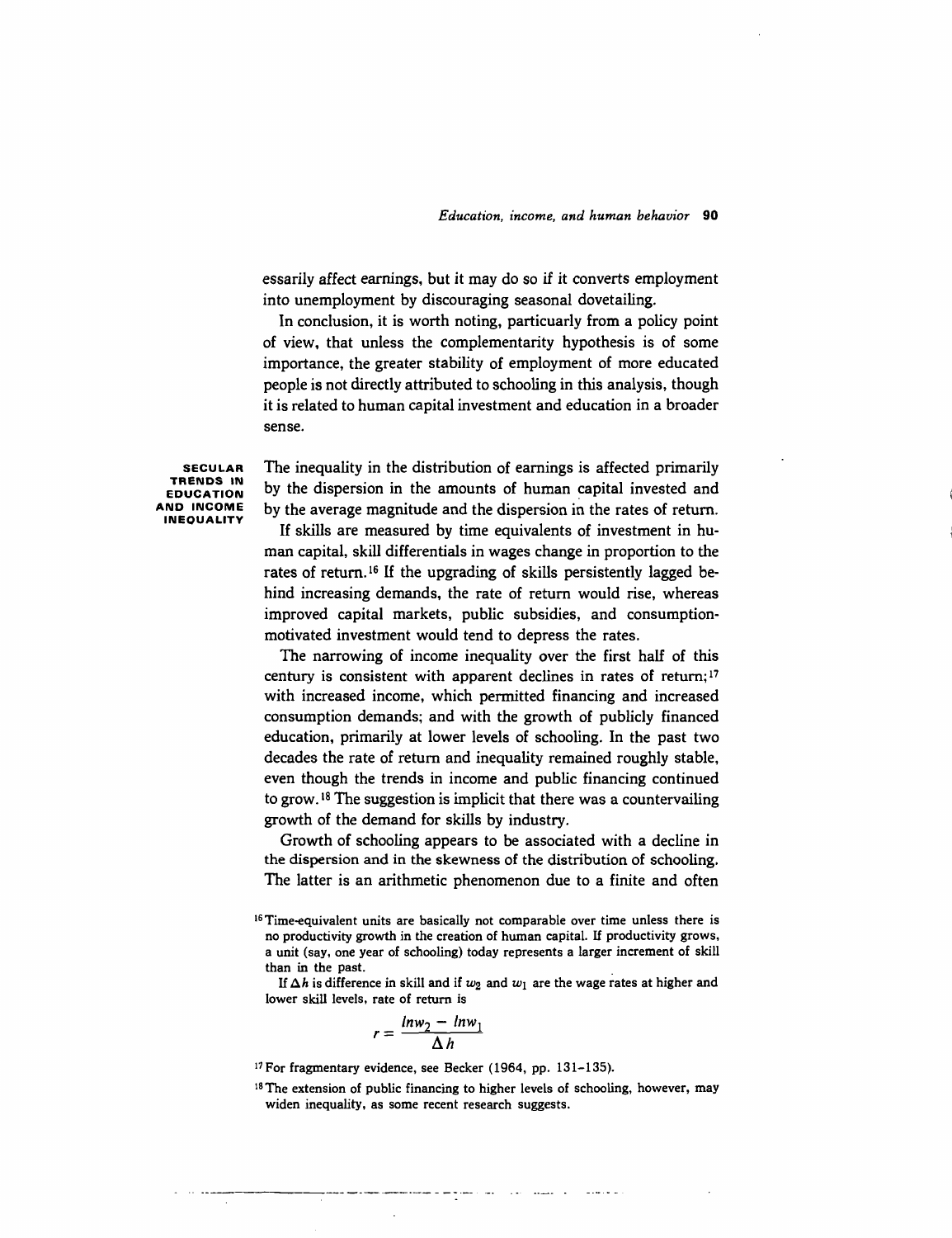legislated limit on years of schooling. The decreased dispersion in the distribution of schooling may well be a lagged effect of the narrowing inequality of parental income that was observed before 1950. It probably resulted also from governmental subsidies and the spread of compulsory schooling, child labor laws, and minimum wage laws, all of which shortened the lower tail of the schooling distribution. The distribution of earnings within age groups in current data reflects the effects of a mild secular narrowing in the dispersion of schooling and of a stronger reduction in its skewness.

Aside from the change in the shape of the schooling distribution, the continuing growth of education contributes to a reduced inequality of earnings.

The meaning of the upward trends in education is that the level of education is higher in young than in old age groups. This offsets, in part, the age variation in earnings, which is due to the growth of experience with age. Another consequence is that the relative numerical importance of the young and least-educated and the old and most-educated groups becomes smaller, the more rapid the upward educational trends. But these are precisely the groups within which the inequality in earnings is largest. Therefore, the stronger the upward trend in schooling, the smaller the aggregate inequality. It can be shown that if growth in schooling ceased and the distribution of schooling in each age group remained the same as among young earners with less than a decade of work experience, inequality in the cross section as measured by the logarithmic variance would increase by close to 10 percent.

Secular trends in education also affect the distribution of income indirectly via effects on the composition of the labor force and the resulting distribution of employment. The lengthening of schooling and increased enrollment produced a growing intermittent student labor force. The growth of education of women contributed to a growing female labor force whose participation is partial. The resulting cyclical and seasonal sensitivity of the labor force and the updrift in frictional unemployment have been commented upon by labor economists. As far as the distribution of income is concerned, the growing relative importance of the "secondary" labor force widens the dispersion of employment, a factor which tends to widen the inequality of annual earnings.

Although the inequality of *personal* earnings among all earners, including men, women, and teenagers, is of interest, attention to inequality among family units is prompted by considerations of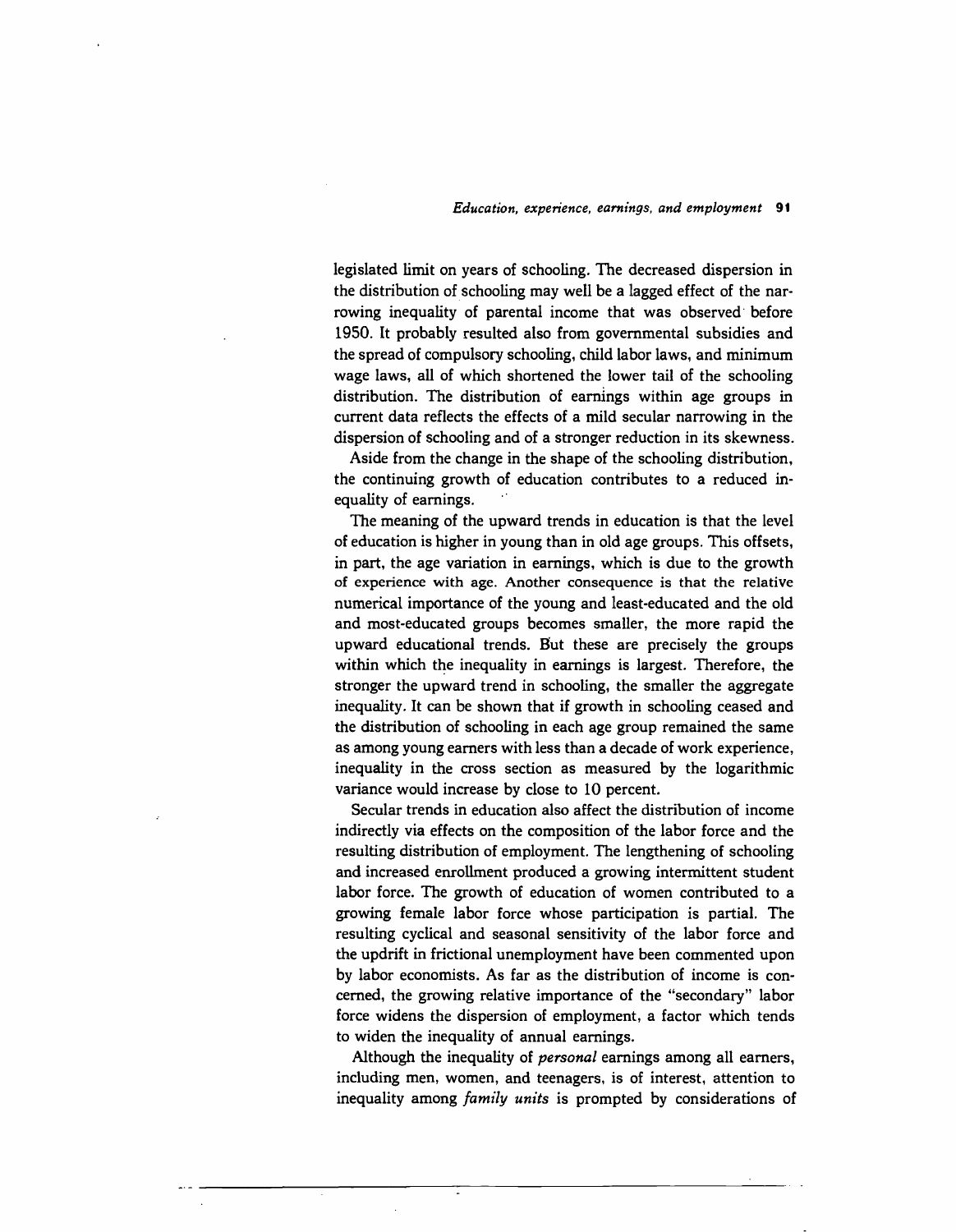economic welfare and of consumption behavior. Effects of the education-induced changes in the labor force are best understood by considering the family context of earning activities. The greater the earning power of a family member, the greater the incentives to participate in the labor force. However, the greater the earnings of other family members and the greater the family nonemployment income, the weaker the tendency to work in the labor market.

The positive correlation between educational attainments of husband and wife is a force in the direction of greater inequality among families than among family heads. However, the "income effect" works in the opposite direction. It dominates particularly in families where the employment of the primary earner is unstable. It appears, on balance, that the existence and growth of a secondary labor force, which is partially induced by the growth of education, contributed not only to the widening of dollar dispersion but also to the narrowing of relative inequality among families.'9

In conclusion, it is important to note that the secular growth in education, the narrowing of its distribution, and the growth of labor force participation of women have rather small effects on income inequality insofar as they do not affect rates of return to investments in human capital. If the secular upgrading of education continues at a steady rate, there are no effects: only acceleration of trends produces changes in inequality. At the same time, unless accompanied by similar reductions in the dispersion of all forms of human capital, even large reductions in the dispersion of schooling produce small changes in inequality. In contrast, changes in rates of return transmitted throughout the economy do affect income inequality almost proportionately.2°

## References

- Becker, Gary S.: Human Capital: A Theoretical and Empirical Analysis, with Special Reference to Education, National Bureau of Economic Research, New York, 1964.
- Becker, Gary S., and G. R. Ghez: The Allocation of Time and Goods over the Life Cycle, National Bureau of Economic Research, 1974.
- Bowen, W., and T. Finegan: Economics of Labor Force Participation, Princeton University Press, Princeton, N.J., 1969.

<sup>19</sup> Unrelated individuals are here excluded from the definition of a family.

20These conclusions are based on research by Chiswick and myself (Chiswick & Mincer, 1972).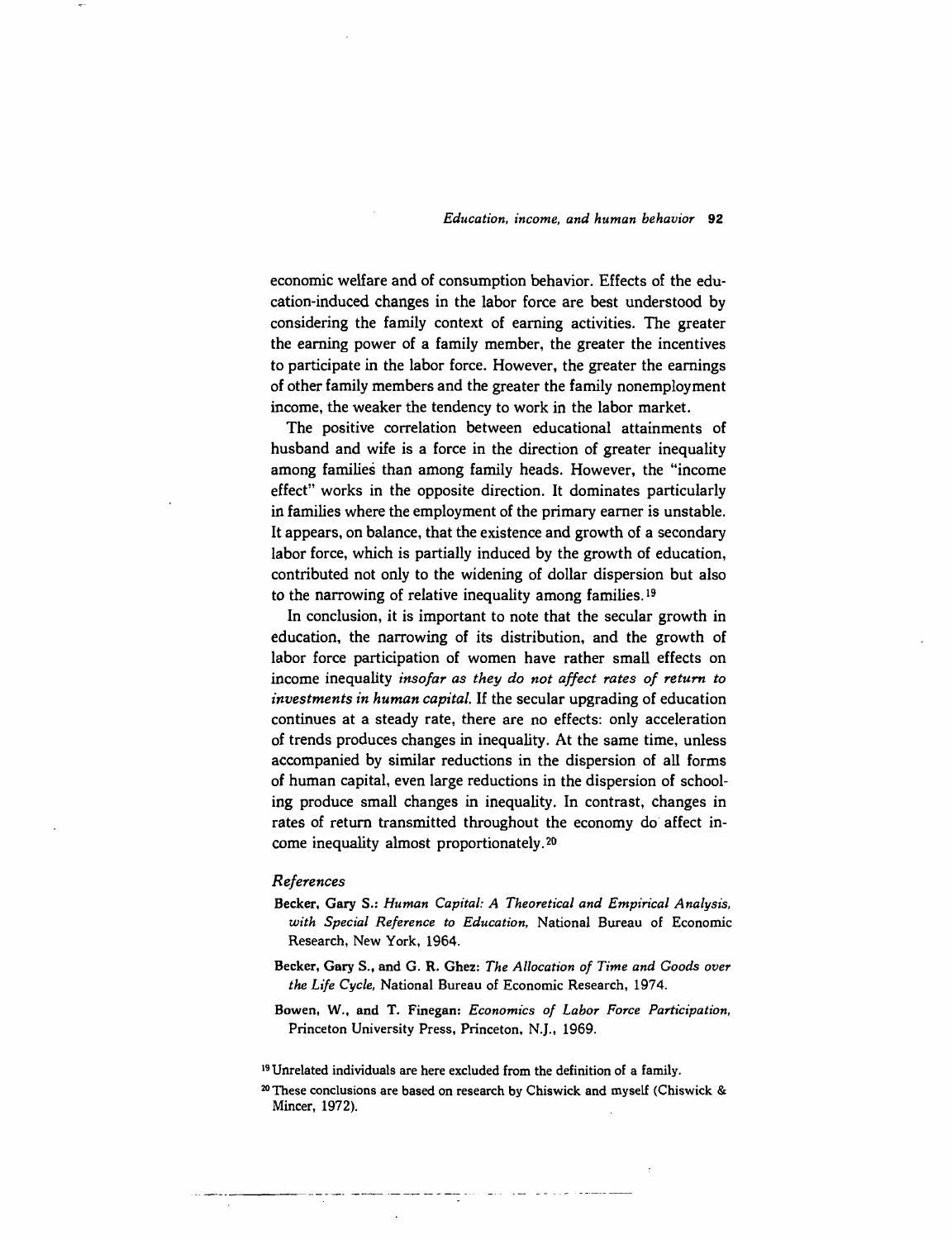- Chiswick, Barry, and J. Mincer: "Time-Series Changes in Personal Income Inequality in the U.S. from 1939, with Projections to 1985," Journal of Political Economy, vol. 80, part 2, pp. 534-566, May-June 1972.
- Jencks, Christopher, et al.: *Inequality*, Basic Books, Inc., Publishers, New York, 1972.
- Juster, F. T.: Anticipations and Purchases, National Bureau of Economic Research, New York, 1964.
- Leibowitz, A.: "Education and the Allocation of Women's Time," Ph.D. thesis, Columbia University, New York, 1972.
- Malkiel, J., and B. Malkiel: "Sex Differentials in Earnings," Princeton University Press, Princeton, N.J., 1971.
- Mincer, J.: A Study of Personal Income Distribution, unpublished Ph.D. thesis, Columbia University, New York, 1957.
- Mincer, J.: "On the Job Training: Costs, Returns, and Some Implications," Journal of Political Economy, vol. 70, part 2, pp. 50—79, Supplement: October 1962.
- Mincer, J.: "The Distribution of Labor Incomes: A Survey with Special References to the Human Capital Approach," Journal of Economic Literature, vol. 8, pp. 1—27, March 1970.
- Mincer, J.: Schooling, Experience, and Earnings, National Bureau of Economic Research, 1974. Distributed by Columbia University Press, New York.
- Mincer, J., and S. Polachek: "Family Investments in Human Capital: Earnings of Women," presented at Population Conference, Chicago, June 1973, Journal of Political Economy, April 1974.

 $\epsilon$